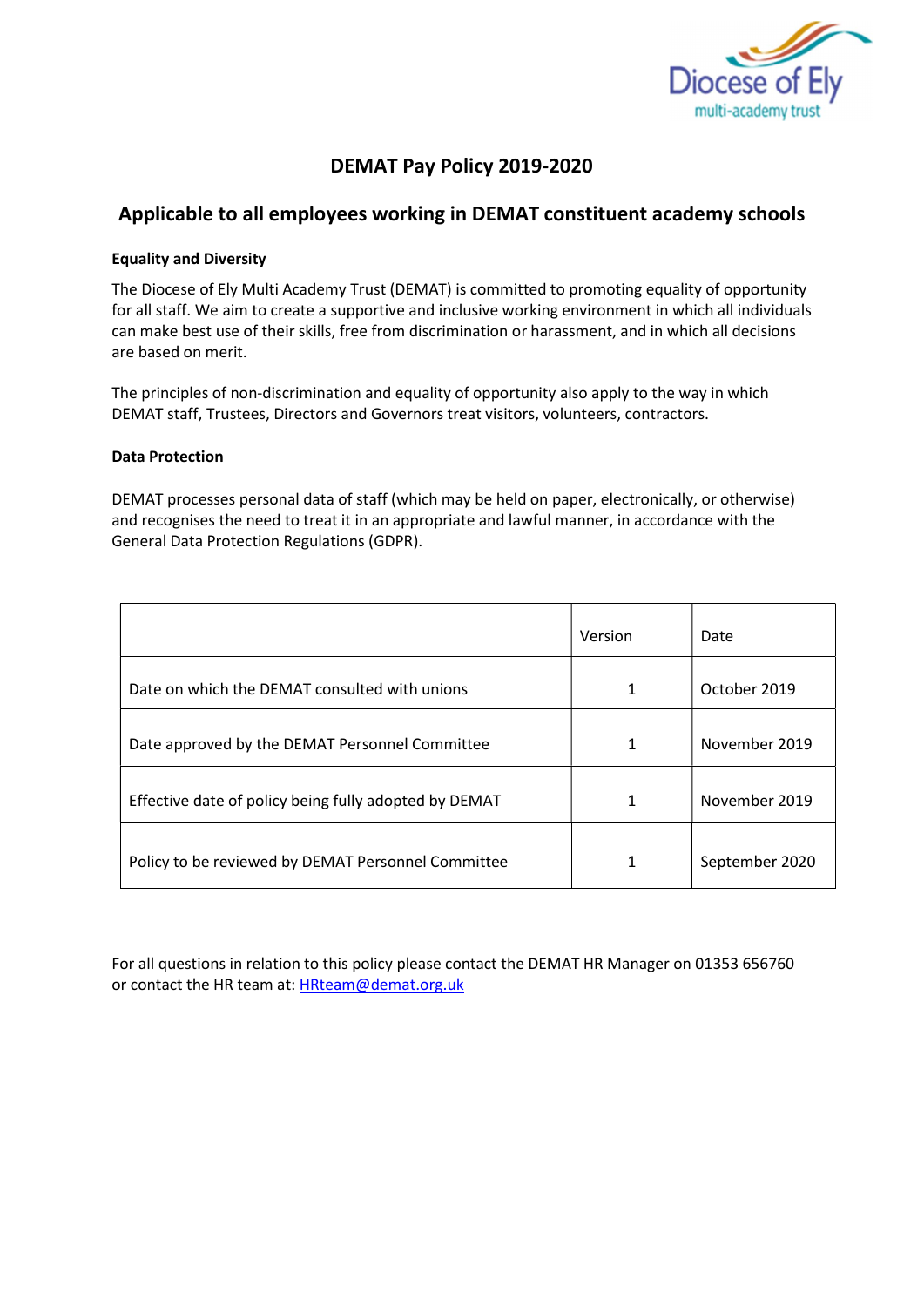### **CONTENTS**

| Definitions                                                                                                                              | 3         |
|------------------------------------------------------------------------------------------------------------------------------------------|-----------|
| 1. Introduction                                                                                                                          | $3 - 4$   |
| 2. Decision Making                                                                                                                       | $5 - 10$  |
| 3. Exercise of Discretion under the STPCD                                                                                                | $10 - 13$ |
| 4. Leading Practitioner Posts                                                                                                            | 13        |
| 5. The Leadership Group                                                                                                                  | 14        |
| 6. Annual Assessment of the Salary of Teachers                                                                                           | 15        |
| 7. Determination of Leadership Group Salaries                                                                                            | $15 - 18$ |
| 8. Additional Payments for Teaching Staff                                                                                                | 18        |
| 9. Unqualified Teachers                                                                                                                  | 18        |
| 10. Salaries of Support Staff                                                                                                            | 19-20     |
| 11. Salary Sacrifice Scheme                                                                                                              | 20        |
| 12. Expiration of the Policy                                                                                                             | 20        |
| Appendix A - Procedure for a Review of a Salary Determination by the Review<br>Committee of the Pay Body                                 | $21 - 22$ |
| Appendix B - Procedure for an Appeal Against a Salary Decision of the Review<br>Committee to the Review Appeal Committee of the Pay Body | $23 - 24$ |
| Appendix C - Access to the Teachers' Upper Pay Range                                                                                     | $25 - 26$ |
| Appendix D - Teachers: Recruitment and Retention Allowances or Benefits                                                                  | $27 - 28$ |
| Appendix E - The Salary Points and progression on the Main, Upper and Unqualified Teacher<br>Pay Ranges                                  | 29-31     |
| Appendix F - Teachers: The Appointment of Leading Practitioners                                                                          | 32        |
| Appendix G - Salary Ranges and Arrangements for Teachers paid on the Leadership Group<br>Range                                           | 33-35     |
| Appendix H - Procedure for a Review and/or Appeal against Salary Decisions for Executive<br>Headteachers and Headteachers to DEMAT       | 36-37     |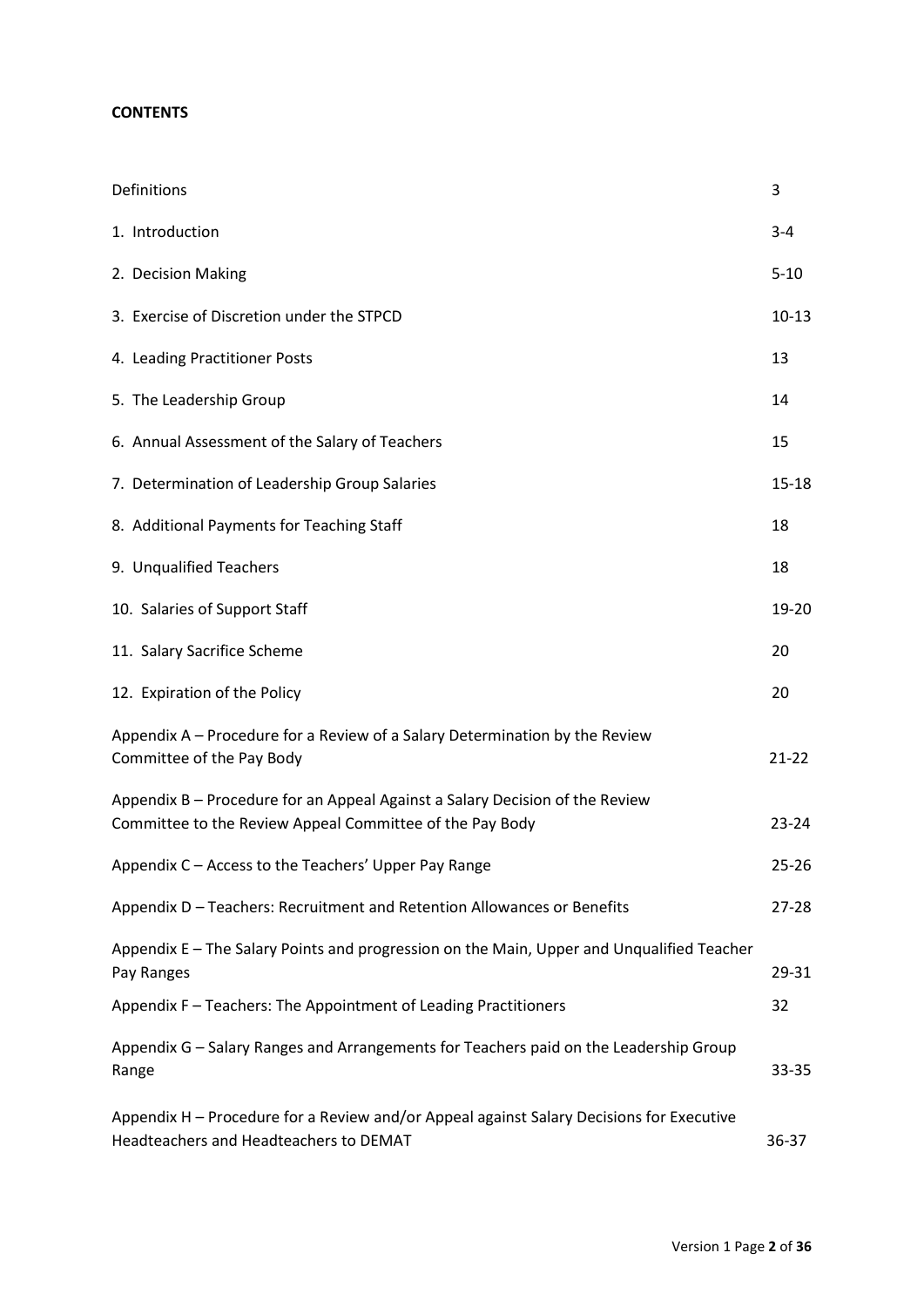### **DEFINITIONS**

- 'Academy' means a constituent academy school of DEMAT.
- 'CEO' means the Chief Executive Officer of DEMAT, or any officer or other person exercising relevant authority delegated by the Chief Executive Officer to them.
- 'DEMAT Executive' means any Director or Senior Manager who has been given the relevant authority to be involved in processes regarding pay.
- 'DEMAT' means the Diocese of Ely Multi-Academy Trust.
- 'Headteacher' has the meaning provided in the STPC Document but, for the sake of clarity, includes what DEMAT's schemes of delegation refer to as the 'Principal' and, in any academy school that has an Executive Headteacher, it means that Executive Headteacher.
- 'Pay Committee' means any committee to which a local governing body delegates the decision-making powers that have been delegated to it by DEMAT.
- 'Relevant body' is the deciding body referred to in the STPC Document and, for the purposes of this policy, the relevant body is DEMAT.
- For staff who are not the headteacher, the 'relevant body' is the Pay Committee.
- For the Headteacher, the 'relevant body' is DEMAT (the Trust), or such of its Committees to which DEMAT might have delegated authority.
- 'staff' means any person employed by DEMAT to work in any of its constituent academies.
- 'STPC Document' (STPCD) means the School Teachers' Pay and Conditions Document 2019.
- 'teaching days' means those days when the academy conducts at least one full teaching session, including those days when the academy chooses to teach only a group of pupils, for example, to better manage cohort starts. 'Teaching days' exclude academy holidays, planned closures, unplanned closures and those days when teaching is available only on a voluntary basis, for example, for revision or 'catch up/intervention' work.
- 'TLR' means Teaching and Learning Responsibility payment.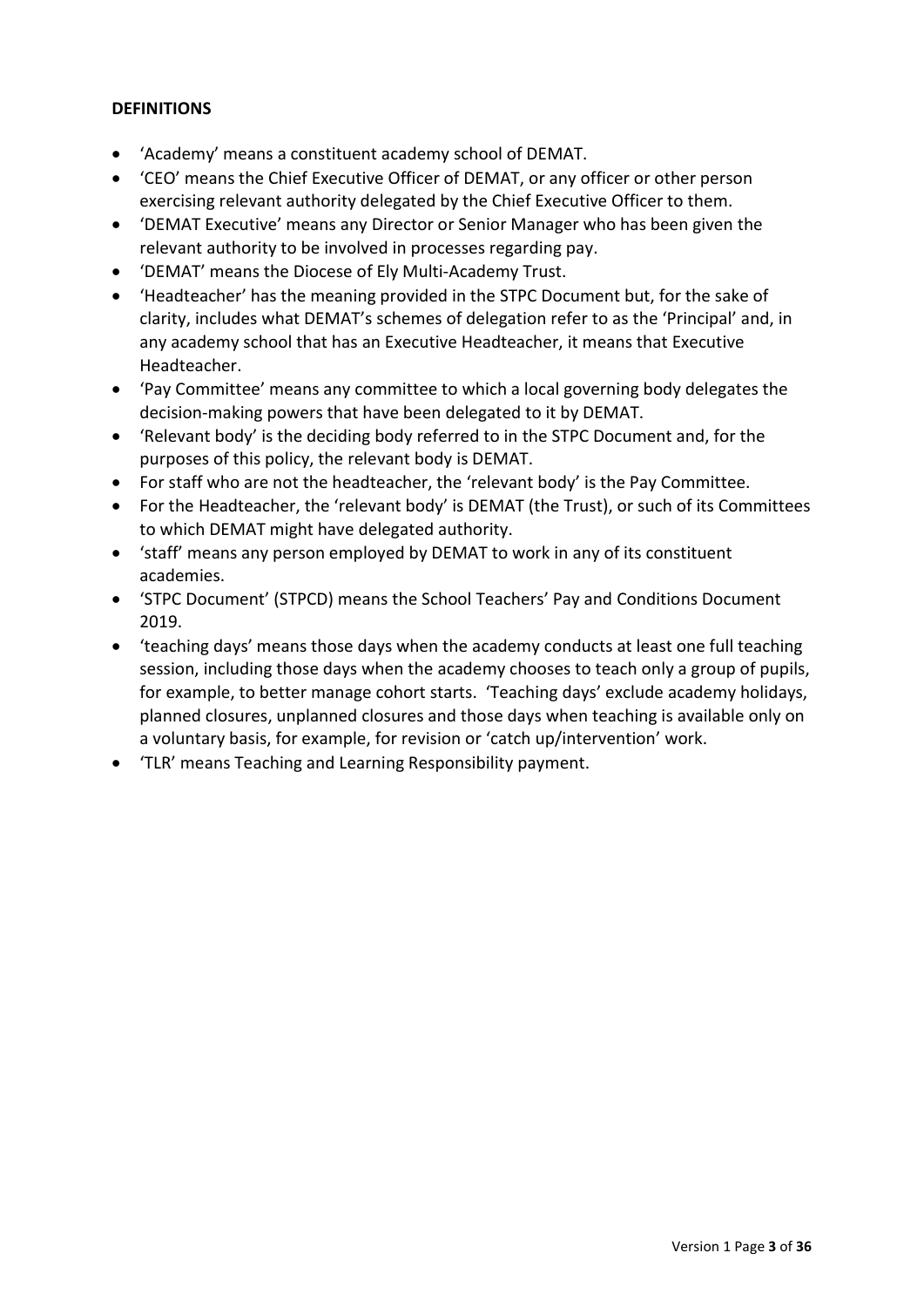### 1. INTRODUCTION

- 1.1. As indicated in the Scheme of Delegation for the academy, the responsibility for agreeing a pay policy for staff working in DEMAT's constituent academies is not delegated by DEMAT to any committee or officer. This Pay Policy therefore requires the approval of the DEMAT Board of Trustees before coming into effect. DEMAT approved this Pay Policy at its meeting in November 2019. It has effect as respects pay decisions for the period 1 September 2019 to 31 August 2020 and, where those decisions relate to prior performance, they relate to performance during the period 1 September 2018 to 31 August 2019.
- 1.2. The minimum and maximum of the pay ranges and allowances for the 1 September 2019 pay award are set out in the STPDC and the point scales within them are those recommended by the unions jointly.
- 1.3. In implementing this Pay Policy, the Local Governing Body will:
	- grade posts appropriately within the conditions of employment set out in the STPCD (for teachers) and the conditions of service (for support staff employed by DEMAT).
	- take into account pay relativities between posts within the teacher and support staffing structures of the academy.
	- ensure that the annual appraisal of all staff, including the appraisal of those absent from duty, is fairly and properly conducted in accordance with the academy's Appraisal Policy in a reasonable, agreed timeframe.
	- For teaching staff this would normally, be by 31 October for teachers who are not the headteacher and, normally, by 30 September for the Headteacher.
- 1.4 Where a pay determination leads, or may lead, to the start of a period of salary safeguarding, the Local Governing Body will give a written statement of notification as soon as possible, and no later than one month after the date of the determination to:
	- ensure that any discretion is exercised in a fair and equitable manner;
	- give recognition to assigned TLRs, whether for a permanent post, an acting period, or a temporary project;
	- comply with the salary safeguarding arrangements in the STPCD;
	- ensure that an appropriate evaluation process is used to determine the salary range for support staff, and the Local Governing Body will; and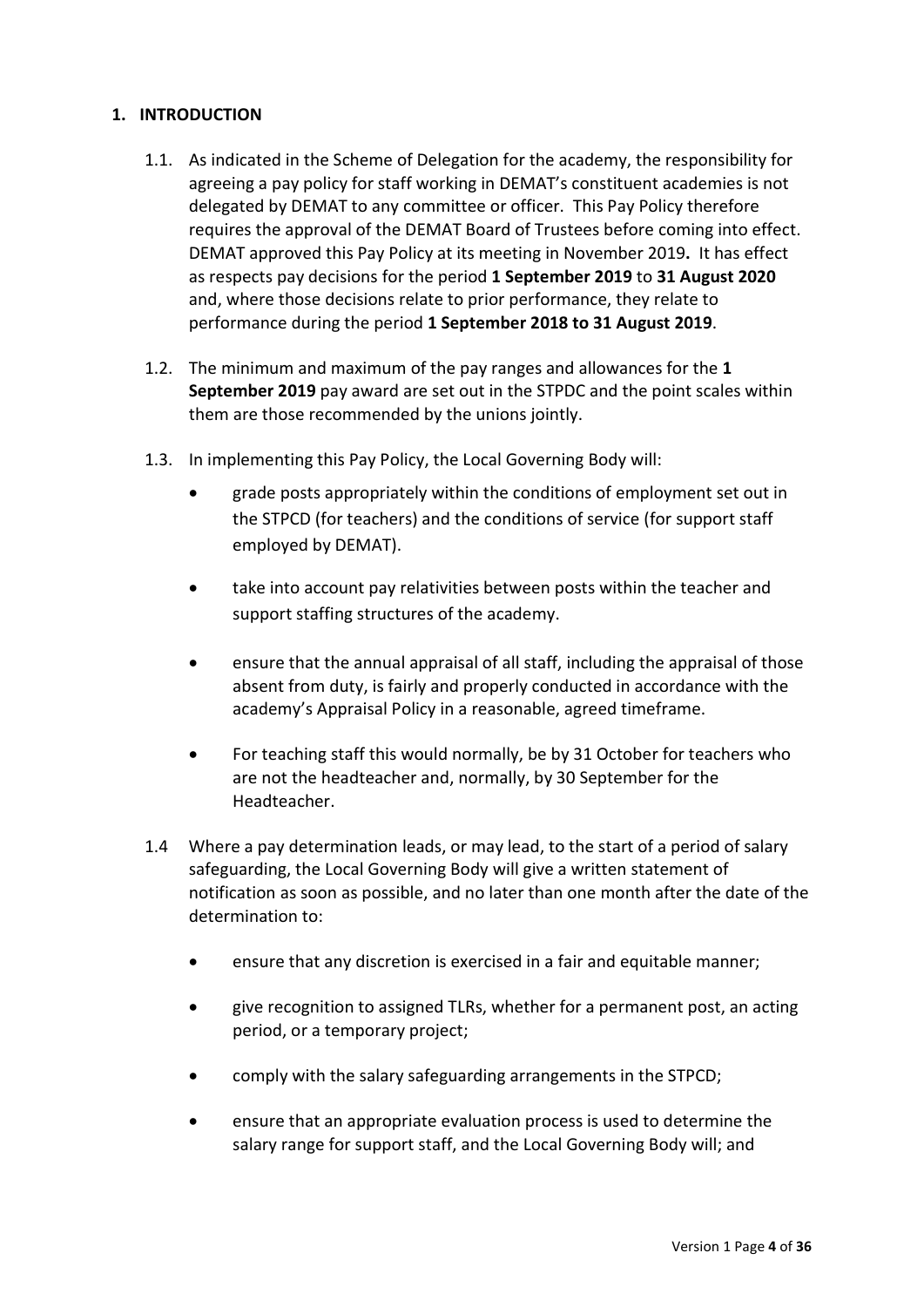- provide appropriate training and support for those staff who are responsible for implementing and administering this Pay Policy.
- 1.5 This policy statement will be available to all staff employed by DEMAT working within an academy.

### 2. DECISION-MAKING

### 2.1. DEMAT

- 2.1.1. DEMAT has reserved to itself the function of determining a Pay Policy for all its employees who work in its constituent academies.
- 2.1.2 The DEMAT Executive makes decisions regarding pay for Executive Headteachers and Headteachers. The Chair of Governors (or nominated governor) for the relevant school plays a vital role in the Head Teacher Performance Management (HTPM) process and may influence but does not have any decision-making authority.

### 2.2. Local Governing Body

2.2.1 DEMAT has delegated to the Local Governing Body the responsibility to implement and to administer its Pay Policy, including exercising the discretions contained within it, unless the Pay Policy states that a different body or person has that responsibility.

### 2.3 Pay Committee

- 2.3.1 In accordance with the academy's Scheme of Delegation, the Local Governing Body is required by DEMAT to delegate to a committee all the functions delegated to it by DEMAT as respects pay decisions (except for those relating to pay-related reviews (see below)) for all posts below that of Headteacher and that committee must be called the 'Pay Committee'.
- 2.3.2 The Pay Committee will comprise three local governors from the academy, none of whom may be a DEMAT employee or engaged to provide services to the academy, other than those provided without financial consideration.
- 2.3.3 The Pay Committee must elect a chair from among its members and it will do so at its first meeting each academic year and it must be clerked by a person appointed for that purpose by the Pay Committee. This may be any such person, including one who has been appointed by DEMAT to be a clerk to any DEMAT local governing body.
- 2.3.4 The Pay Committee must meet at such times as is necessary to discharge its responsibilities effectively and, in any case, within 20 teaching days of receiving a request to make a determination.
- 2.3.5 Those entitled to attend meetings of the Pay Committee are listed in Appendix A and B.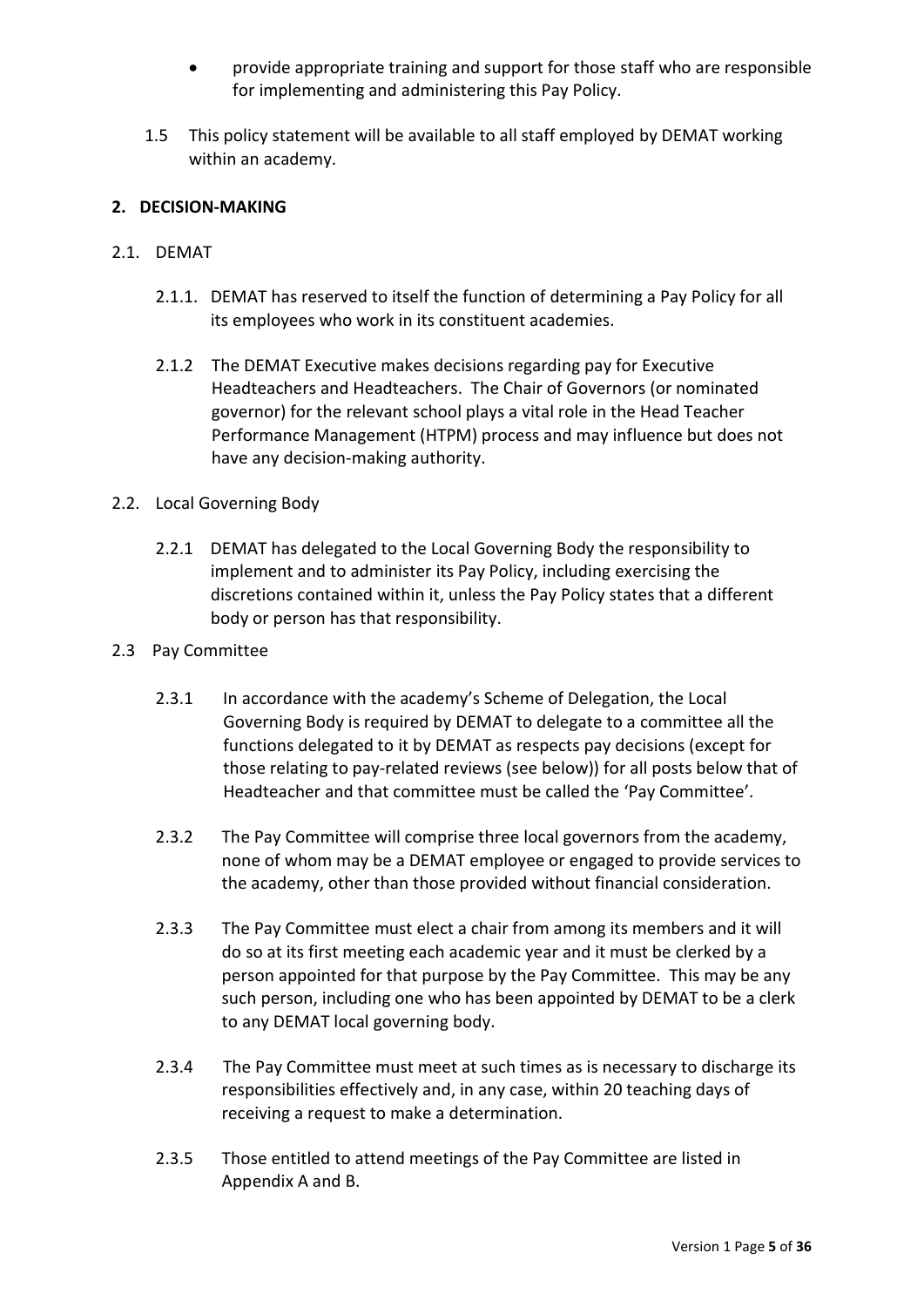- 2.3.6 Those entitled to attend meetings to review decisions relating to the pay of Executive Headteachers and Headteachers are listed in Appendix H.
- 2.3.7 In exercising any discretion within this Pay Policy, the Pay Review Committee is required to have regard to any advice provided by the Local Governing Body, Headteacher or the CEO.
- 2.3.8 The Pay Committee may not make decisions that would have the effect of incurring greater expenditure than the amount designated for pay by the Local Governing Body.
- 2.3.9 The HTPM process and pay recommendations is managed by the CEO. Such recommendations are submitted to the Board of Trustees for approval, who will consult with other relevant parties before decisions are finalised.
- 2.4 Pay Review Committee
	- 2.4.1 In accordance with the Academy's Scheme of Delegation, the Local Governing Body is required by DEMAT to delegate to a committee all the functions delegated to it by DEMAT as respects the review of decisions made by the Pay Committee (except for those relating to pay-related reviews (see below)) for all posts below that of Headteacher and that committee must be called the 'Pay Review Committee'.
	- 2.4.2 The Pay Review Committee will comprise of no less than 3 local governors from the academy, none of whom may be a DEMAT employee, engaged to provide services to the academy (other than those provided without financial consideration) or have sat that academic year, or be sitting that academic year, as a member of the Pay Committee. DEMAT may discharge Senior Managers to support on this Committee in order to be quorate.
	- 2.4.3 The Pay Review Committee must elect a chair from among its members and it will do so at its first meeting each academic year and it must be clerked by a person appointed for that purpose by the Pay Review Committee. This may be any such person, including one who has been appointed by DEMAT to be a clerk to any DEMAT local governing body.
	- 2.4.4 The Pay Review Committee must meet at such times as is necessary to discharge its responsibilities effectively and, in any case, within 20 teaching days of receiving any request to determine the matter.
	- 2.4.5 Those entitled to attend meetings of the Pay Review Committee are listed in Appendices A and B.
	- 2.4.6 In exercising any discretion within this Pay Policy, the Pay Review Committee is required to have regard to any advice provided by the Local Governing Body, Headteacher or the CEO.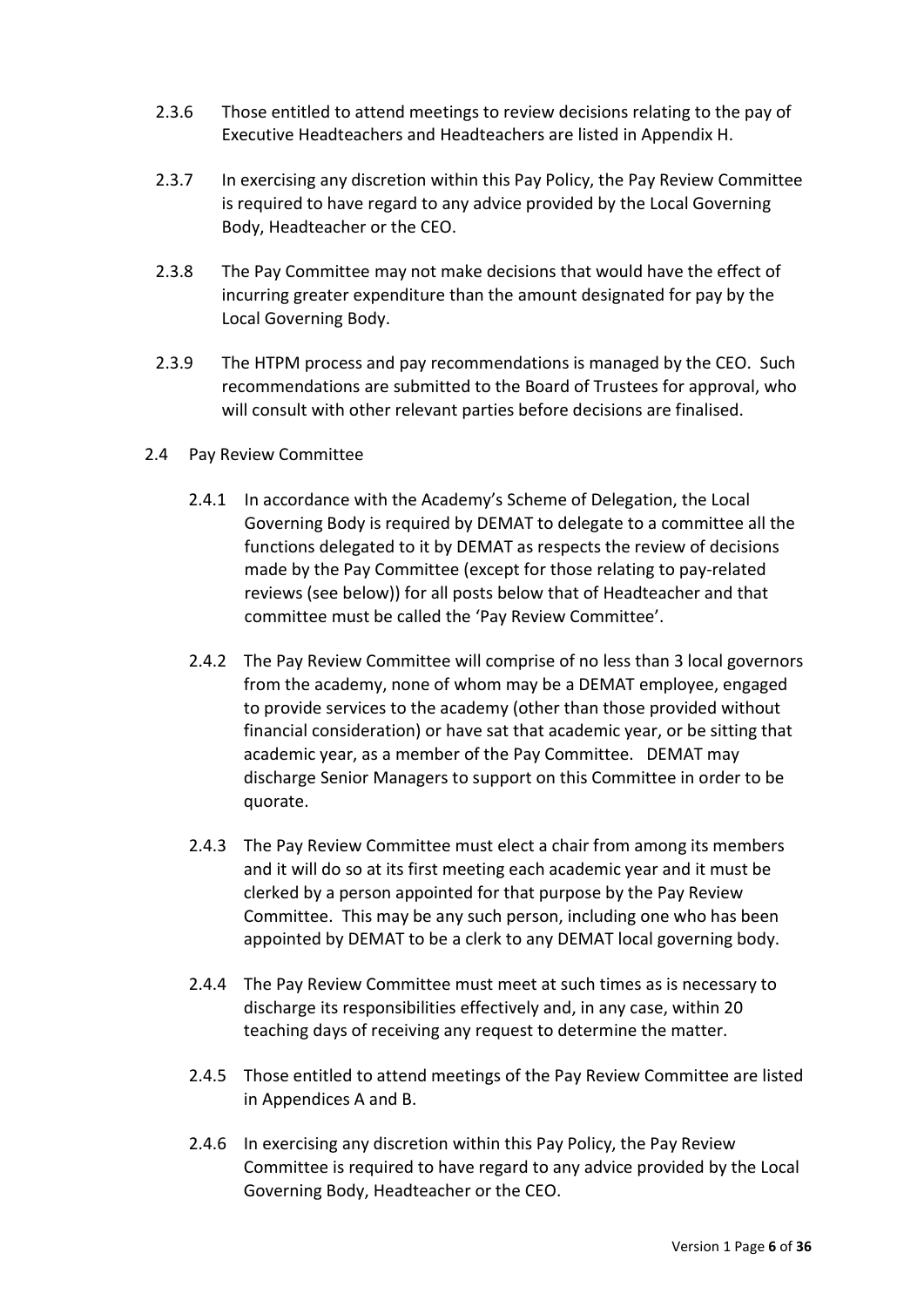2.4.7 In the event that a Headteacher wishes to have a decision regarding their pay reviewed, the arrangements outlined in Appendix I should be followed.

### 2.5 Headteacher

- 2.5.1 The Headteacher must make annual recommendations to the Pay Committee on the salary of all staff, except themselves.
- 2.6 Staffing structure: preparation
	- 2.6.1 the Headteacher must prepare, and submit to the Local Governing Body for consideration, a proposed staffing structure that includes all the proposed salary liabilities for that year. If required by the Local Governing Body, the Headteacher must also submit to it for consideration, a staffing structure that includes all the future salary liabilities known at that time. Such a structure would, for example, include the maximum point of any range to which post-holders might advance over time.
	- 2.6.2 In exercising any discretion within this Pay Policy, the Headteacher is required to have regard to any advice provided by the Local Governing Body, CEO or relevant DEMAT Director.
- 2.7 Staffing structure
	- 2.7.1 If the staffing structure proposed by the Headteacher or, later, considered for approval by the Local Governing Body, has implications for existing staff, those staff and trade unions recognised by DEMAT, will be consulted prior to publication.
- 2.8 Staffing structure: publication
	- 2.8.1 The Local Governing Body will publish on its website the approved staffing structure.
- 2.9 Equal opportunities
	- 2.9.1 The Pay Body requires that the Headteacher has regard to the budget approved by the Governing Body or Trust and the requirements of employment legislation, particularly The Equality Act 2010, (including requirements under the Public Sector Equality Duty and gender pay gap reporting requirements), The Employment Rights Act 1996, The Employment Relations Act 1999 and The Employment Act 2002, as well as The Part-time Workers (Prevention of Less Favourable Treatment) Regulations 2000, The ACAS Code of Practice (section 199 of the Trade Union and Labour Relations (Consolidation) Act 1992, and The Fixed Term Employees (Prevention of Less Favourable Treatment) Regulations 2002.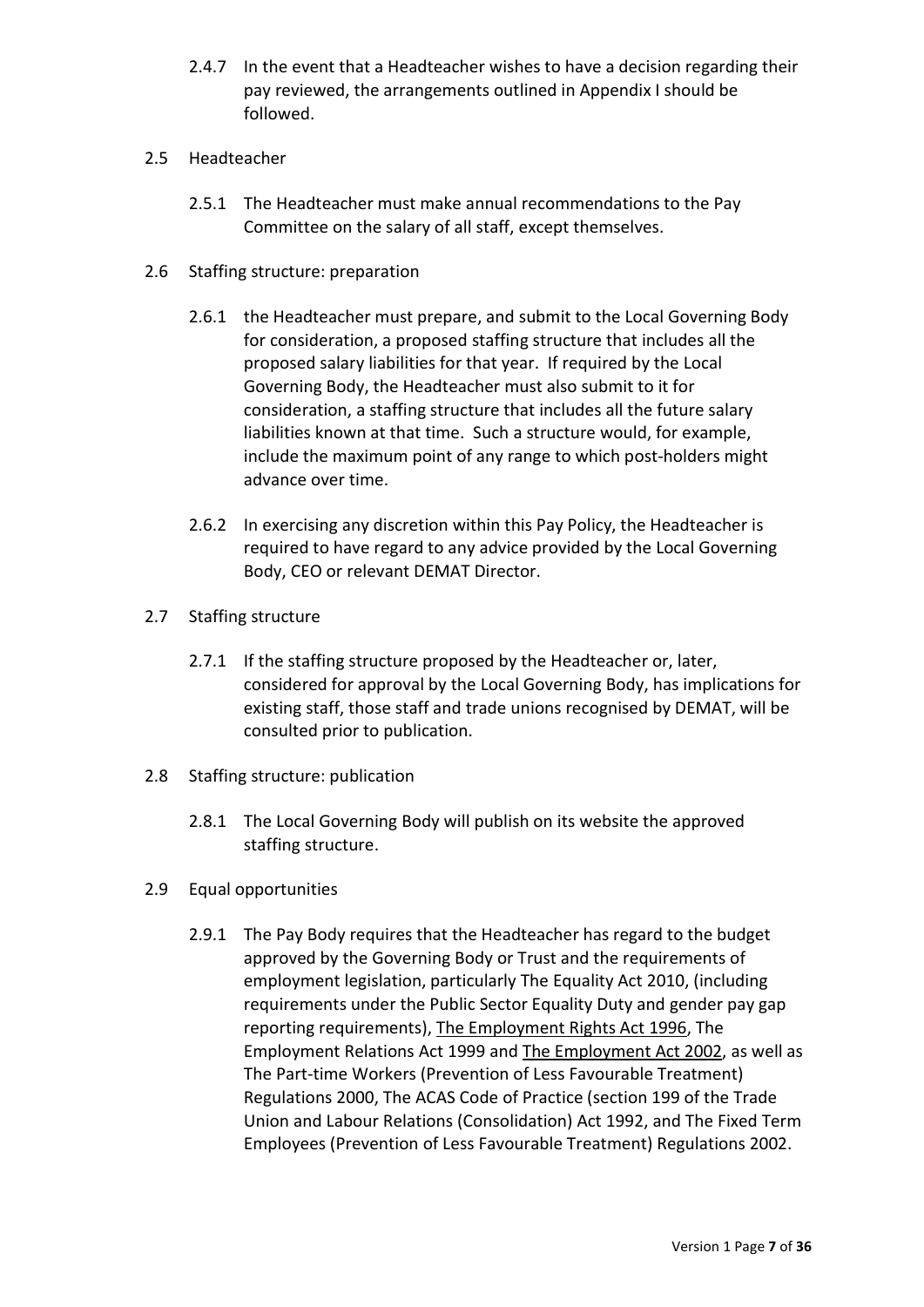- 2.10 Recommendations to the Pay Committee and representations about those recommendations
- 2.10.1 When a recommendation is made about the salary of a member of staff, the person or body\* making the recommendation must inform that member of staff of that recommendation: the Appraisal Policy states that a member of staff will be informed of the pay recommendation in their appraisal report. In addition, they must be informed of the date when that recommendation will be considered.

# \*For staff who are not the headteacher, the 'body' is the Pay Committee. For the Headteacher, the 'body' is DEMAT, or such of its committees to which DEMAT might have delegated authority.

- 2.10.2 If a member of staff (in a post below that of the Headteacher) does not agree with the recommendation to be made, they may submit a formal appeal, providing a written statement to the Clerk that the body considering the recommendation will then consider alongside the recommendation.
- 2.10.3 The statement provided by the member of staff must indicate the reason(s) why they are seeking to appeal the recommendation. To qualify for consideration, the reason must be that:
	- a. a provision of the Pay Policy or Appraisal Policy has been applied incorrectly
	- b. in the case of a teacher, there has been a failure to have proper regard for the statutory/contractual guidance of the STPCD
	- c. there has been a failure to take proper account of relevant evidence
	- d. irrelevant or inaccurate evidence has been taken into account
	- e. the recommendation is biased
	- f. otherwise unlawfully discriminates against the member of staff.
- 2.10.4 The member of staff must be informed of the proposed recommendation at least five teaching days before the date of the meeting of the body considering the recommendation. During those five teaching days, the member of staff may submit a written appeal to the Clerk to the Pay Committee or, in the case of the headteacher, to the Secretary to the Board of Trustees.
- 2.10.5 The member of staff will be notified in writing of the decision made by the body considering the recommendation, and of the right of the member of staff to appeal that decision.
- 2.10.6 The procedure to be followed for the Pay Committee appeal hearing is attached at Appendix A.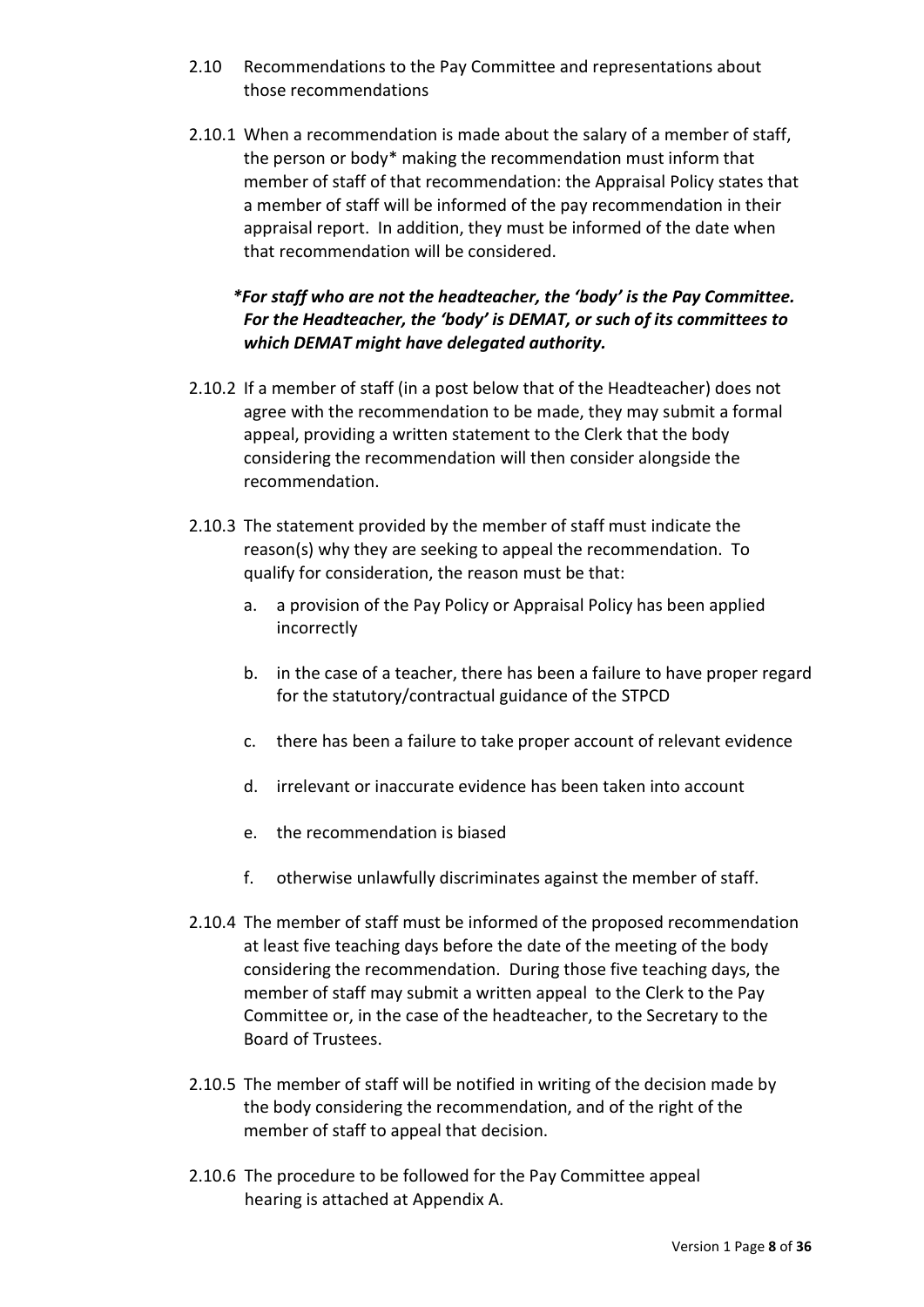#### 2.11 Representations about Pay Committee decisions

### 2.11.1 Provided that:

- a. they do so within five teaching days of receiving notification of the decision made by the Pay Committee; and provided that
- b. the reason(s) stated are one or more of those that qualifies for consideration,

a member of staff may formally appeal a salary decision, that would be undertaken by the Pay Review Committee.

- 2.11.2 The procedure for pay appeal reviews is set out in Appendix B.
- 2.11.3 Decisions of the Pay Review Committee will be final, and it will report its decisions to the Pay Committee.
- 2.12 Upper Pay Range applications and reviews
	- 2.12.1 A teacher wishing to access the Upper Pay Range for the first time in their role must apply to the Headteacher by 31 October if any determination is to be backdated to 1 September.
	- 2.12.2 The Headteacher will make a recommendation to the Pay Committee as to whether that teacher should access the Upper Pay Range with effect from the 1 September and, if so, at what point on that range. It is the policy of DEMAT that a successful applicant will normally access the Upper Pay Range at the minimum point.
	- 2.12.3 Where the Headteacher is to recommend that a teacher progresses to a point on the Upper Pay Range that is higher than the minimum one, they must obtain written advice from the CEO. If the advice is to appoint at the minimum point but the Headteacher still wishes to recommend to the Pay Committee that a teacher accesses the Upper Pay Range at a point higher than the minimum one, they must attach the advice and state their reasons for rejecting it (if applicable).
	- 2.12.4 The applicant must be informed of the proposed recommendation at least five teaching days before the date of the meeting of the Pay Committee considering the recommendation. During those five teaching days, the applicant may make written representations to the Pay Committee via its Clerk.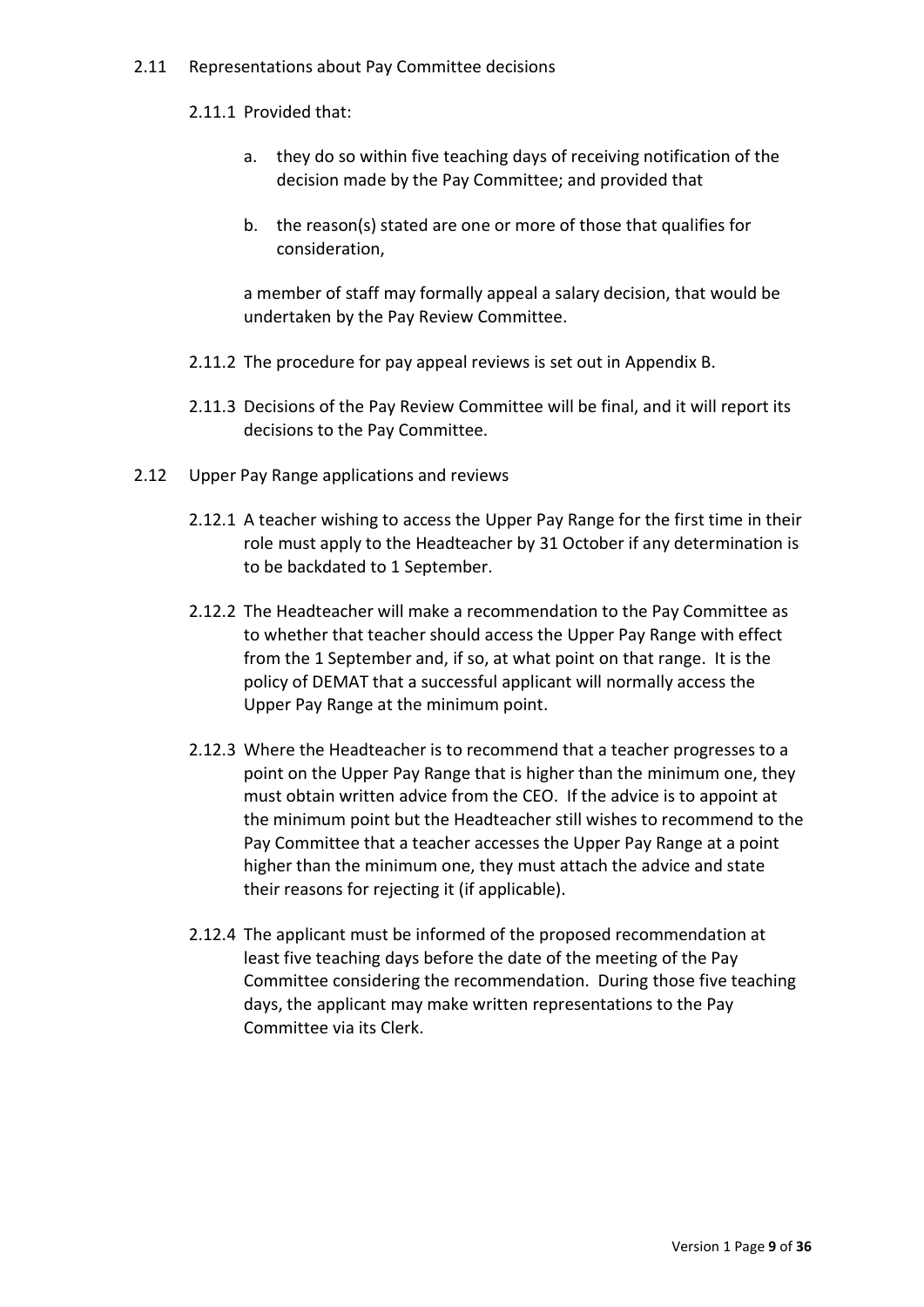- 2.12.5 Where an application is successful, the Headteacher must provide oral feedback on the application. Where an application is unsuccessful, the Headteacher must provide written feedback. Feedback in either case must include advice on aspects of performance that would benefit from further development.
- 2.12.6 An applicant is entitled to appeal the decision, in which case the Pay Review Committee procedure described above would apply.
- 2.12.7 Upper Pay Range decisions will only apply to posts in the employment of DEMAT.
- 2.12.8 Further information on applications for access to the Upper Pay Range is at Appendix C.
- 2.13 Statement of salary
	- 2.13.1 Each year and as reasonably practicable after decisions are made, or after reviews if those take place, the Headteacher will provide each member of staff, except themselves, with a statement showing the salary determinations.
	- 2.13.2 Headteachers will be notified of decisions relating to their pay by the DEMAT Executive.
- 2.14 Advice for the Headteacher
	- 2.14.1 The Chair of the Pay Committee and the CEO will be available to the Headteacher for consultation on those matters of this Pay Policy delegated to the Headteacher.

## 3 EXERCISE OF DISCRETION UNDER THE STPCD

- 3.1 Starting salary of new classroom teacher appointees
	- 3.1.1 When advertising a teaching post, the Pay Committee will identify the range of salary within which the post will be advertised, and that range will be one within the budget set for salaries.
	- 3.1.2 Where the recruitment selection panel regards a teacher as having relevant teaching experience, or non-teaching experience that is directly relevant to the post being offered, it may determine an appropriate salary to offer that is within the advertised range and may have due regard to the following factors:
		- One point for each year of service as a qualified teacher in maintained school, City Technology Academy or independent school;
		- One point for each one year of service as a qualified teacher in higher education of further education including sixth form colleges, or in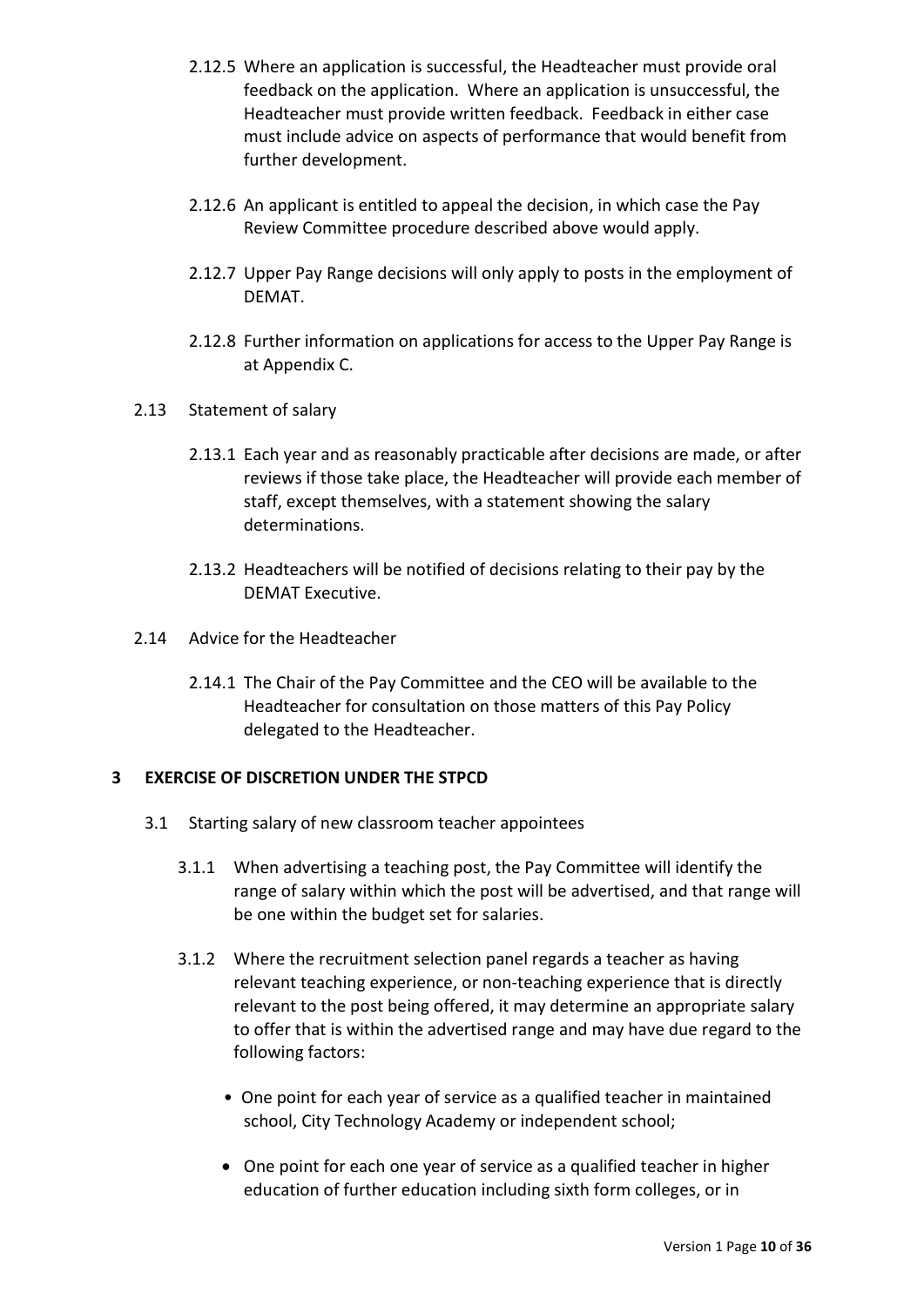countries outside England or Wales in a school in the maintained sector of the country concerned;

- One point for each three years of non-teaching experience spent working in a relevant area, including industrial or commercial training, time spent working in an occupation relevant to the teacher's work at the school, and experience with children/young people;
- One point for each three years of other remunerated or unremunerated experience including caring for young children during a career break.
- 3.2.3 The selection panel may not agree to match a current or previous salary level without first considering the merits of the application and the salary of teachers employed by the academy and, if it wishes, across DEMAT.
- 3.2.4 The selection panel will keep a written statement detailing the reasons the salary has been awarded, together with the position on the appropriate range in the salary structure.
- 3.1 Calculation of part-time teachers' salaries
	- 3.2.1 The Local Governing Body will ensure that part-time teachers employed at the academy have their salaries calculated in accordance with the STPCD and the 'pro rata principle', except where a part-time teacher is awarded a TLR 3.
	- 3.2.2 The Local Governing Body will ensure that the total number of specified working hours for which a part-time teacher may be available to work is calculated in accordance with the STPCD and the 'pro rata principle'.
	- 3.2.3 Within their salary statement (see below), all part time teachers will be advised by the Headteacher of the way in which their salary and specified working hours are calculated.
- 3.3 Recruitment and retention incentives and benefits
	- 3.3.1 The Pay Committee, acting within any financial constraints imposed by the Local Governing Body or the DEMAT Executive, may determine any payment of recruitment and retention incentives and/or benefits in accordance with the STPCD. The Pay Committee may, if it wishes, authorise a selection panel to broadly offer recruitment incentives to a specified value, but a selection panel may not award any such definite allowance without prior approval from the DEMAT Executive and the Pay Committee.
	- 3.3.2 The policy or guidelines adopted by the Local Governing Body will be made known by the Headteacher and are set out as Appendix D to this policy.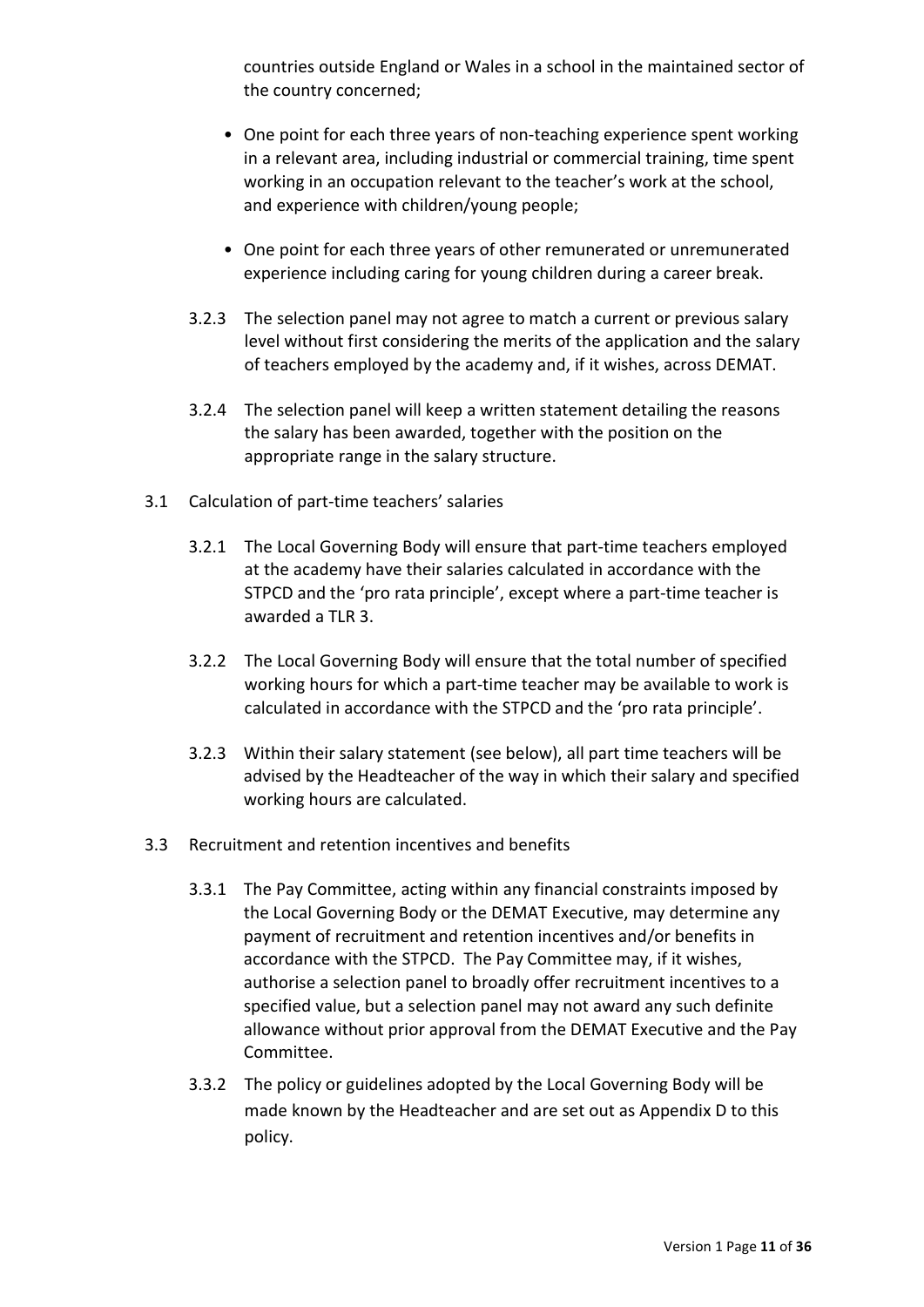- 3.4 Teaching and Learning Responsibility (TLR) payments
	- 3.4.1 Each year, and in time to have effect from the start of the following academic year, the Headteacher will recommend to the Local Governing Body whether:
		- a. any posts for which permanent TLR payments should be made and, where one or more TLR payments are recommended, recommending:
		- i. whether those payments should be a first TLR (TLR1) or a second TLR (TLR2)
		- ii. the value of those recommended payments, subject to the minimum and maximum TLR1 and TLR2 values set out in the STPCD
		- iii. whether any TLR payment should be paid to any teacher, including any teacher who might be paid a first or second TLR, for a short-term period (which must be a TLR3) and, if so, recommending
		- iv. for what temporary period the payment should be paid, and
		- v. stating the reason for the short-term nature of the recommended payment.
	- 3.4.2 In deciding whether to recommend, and whether to award TLR payments, the Headteacher, DEMAT Executive and the Pay Committee respectively will apply the criteria specified in the STPCD for such payments.
- 3.5 Leading Practitioner posts
	- 3.5.1 Each year, and in time to have effect from the start of the following academic year, the Headteacher will recommend to the Local Governing Body whether any Leading Practitioner posts should be created and, if so, the range and level of salary that should be allocated.
- 3.6 Special Educational Needs allowance
	- 3.6.1 The Pay Committee will award an allowance to any teacher whose post meets the criteria set out in the STPCD to qualify for a special educational needs allowance.
	- 3.6.2 The post will have spot values selected from the SEN range, determined by the Pay Committee following recommendations from the Headteacher. The value of allowances will be based on whether any mandatory qualifications are required, other qualifications and expertise relevant for the post and the relative demands of the post.
	- 3.7 Awards for performance progression to teachers paid on the Main Pay Range, the Upper Pay Range or the Unqualified Teacher Pay Range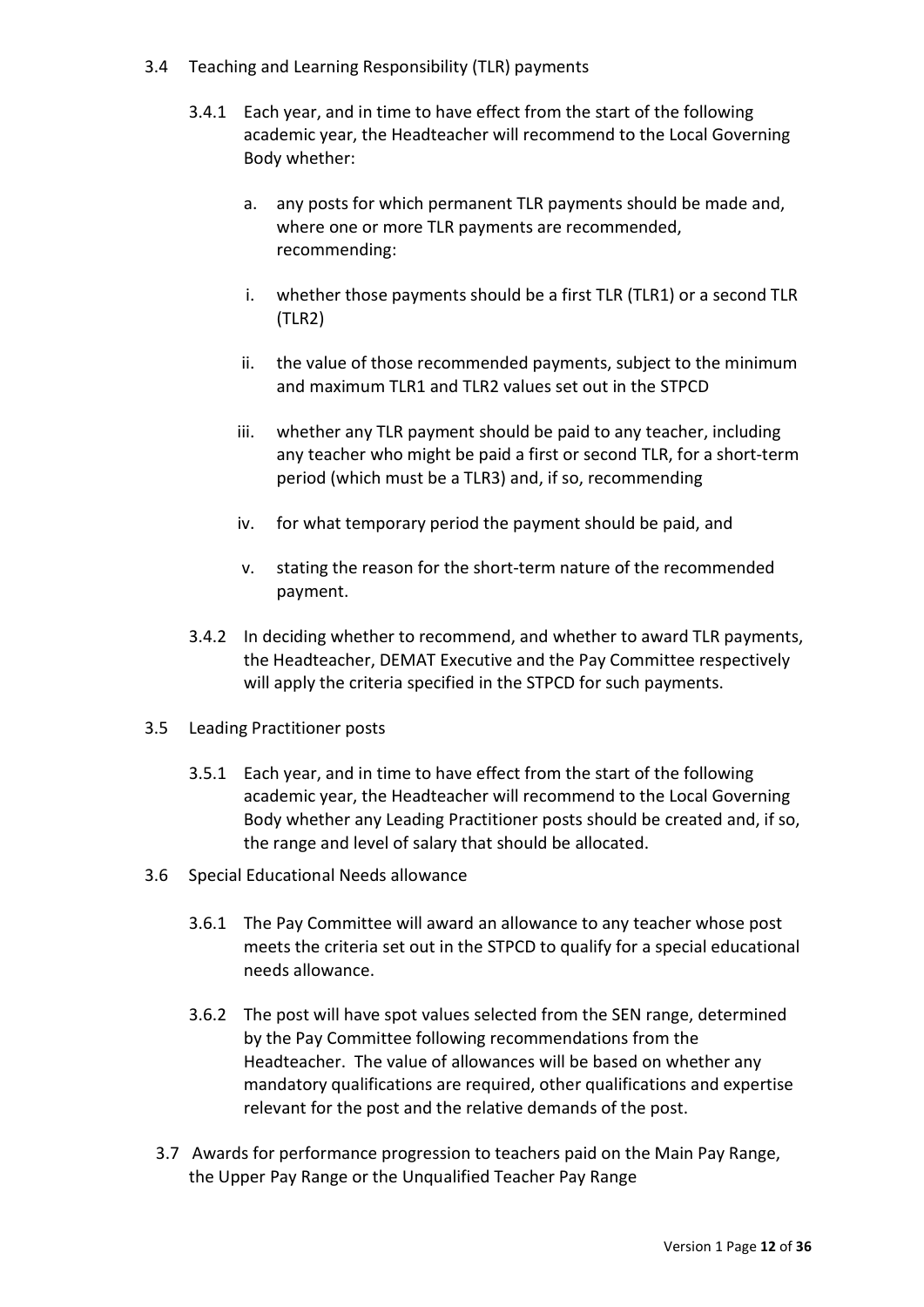- 3.7.1 Pay progression for staff who were working at the academy during the preceding appraisal year and who continue to hold the same role will be based on an assessment of performance, as determined under the Appraisal Policy. The 'same role' shall be taken to include a Teacher or Headteacher who remains a teacher but who has now undertaken additional duties and/or different duties as a teacher.
- 3.7.2 At the time of the annual assessment of teachers' salaries, the Pay Committee will consider written recommendations from the Headteacher that a teacher be paid a higher salary on the classroom teachers' Main Pay Range, or the Upper Pay Range or the Unqualified Teacher Pay Range, depending on which range the teacher is currently paid. The Headteacher will provide written reasons why any teacher should not progress on either range.
- 3.7.3 Any recommendations for progression to a higher salary made by the Headteacher shall be in respect of the teacher's performance against their objectives as measured against the performance review under the Appraisal Policy, with particular reference to the achievement of objectives and classroom performance. In the case of teachers on the Upper Pay Range, the Headteacher will also have regard to their overall contribution to the academy.
- 3.7.4 Before the Headteacher makes written recommendations to the Pay Committee, the Local Governing Body will expect that the Headteacher has had due regard to the criteria for determining whether a teacher shall progress, as set out in Appendix E to this policy.
- 3.7.5 Recommendations for increases in pay will be differentiated so that any increase is clearly attributable to the performance of each teacher.
- 3.7.6 A teacher on the Main Pay Range whose performance each year meets the criteria set out in Appendix E could reasonably expect to reach the maximum of the range in five years. The Headteacher may recommend that there will be no progression on the range in a given year, where the outcome of the appraisal leads to the conclusion that progression is not warranted.
- 3.7.7 Where a teacher has been absent through long-term leave including maternity or adoption leave, the Headteacher will ensure that a performance review has been conducted. If a review cannot be conducted until the teacher returns to work, the Headteacher will conduct a review following the teacher's return. If the recommendation is to pay the teacher on a higher salary on the appropriate pay range, the award will be backdated to the date on which the award would normally have been paid.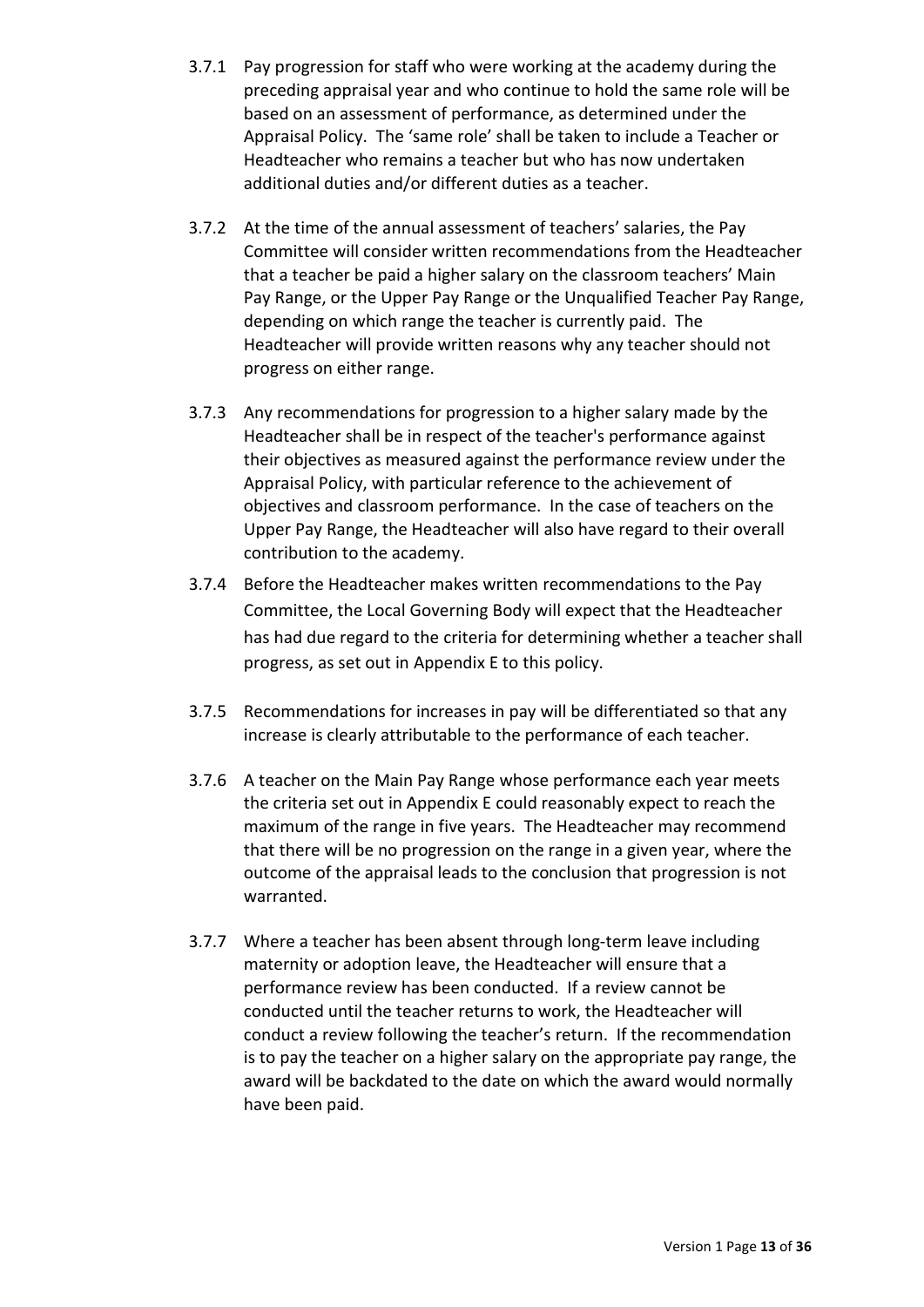### 4 LEADING PRACTITIONER POSTS

4.1 At the time of the annual assessment of teachers' salaries, the Pay Committee will consider recommendations from the Headteacher that any Leading Practitioner be paid a higher salary subject to the maximum of the individual range. The criteria on which such a recommendation will be based is set out in Appendix F.

## 5 THE LEADERSHIP GROUP (see Appendix G)

- 5.1 Deputy and Assistant Headteachers
	- 5.1.1 The Pay Committee, following consideration of the relevant criteria set out in the STPCD, will determine the pay range for a newly appointed Deputy Headteachers or Assistant Headteachers salary.
	- 5.1.2 At the time of appointing a new Deputy Headteacher or Assistant Headteacher, the selection panel will determine the starting point on the pay range. The selection panel will have regard to advice available from the DEMAT Executive.
- 5.2 Awards for performance to Deputy and Assistant Heads
	- 5.2.1 At the time of the annual assessment of teachers' salaries, the Review Committee will consider recommendations from the Headteacher that any Deputy or Assistant Headteacher be paid additional points subject to the maximum of their range. The Local Governing Body expects that the objectives for a Deputy or Assistant Headteacher will have become progressively challenging, but should be realistic and achievable, as the teacher has gained experience in the role.
	- 5.2.2 Where there are substantial difficulties in recruiting and/or retaining the services of a current Deputy or Assistant Headteacher, the Pay Committee may decide to change the salary range in accordance with the STPCD, provided this is within the staffing budget set for the academy. Only in exceptional circumstances may the Deputy or Assistant Headteacher's range overlap the Headteacher's pay range.
- 5.3 Awards for performance of Executive Headteacher on appointment
	- 5.3.1 Where two or more academies has an Executive Headteacher who, during the previous academic year, was the Headteacher in one of the academies now under the executive headship, that Executive Headteacher continues to hold that headship. This being the case, the CEO will consider the outcome of the Executive Headteachers' performance during the previous year and to consider, where that performance warrants it, making recommendations to the Board of Trustees as to the starting salary.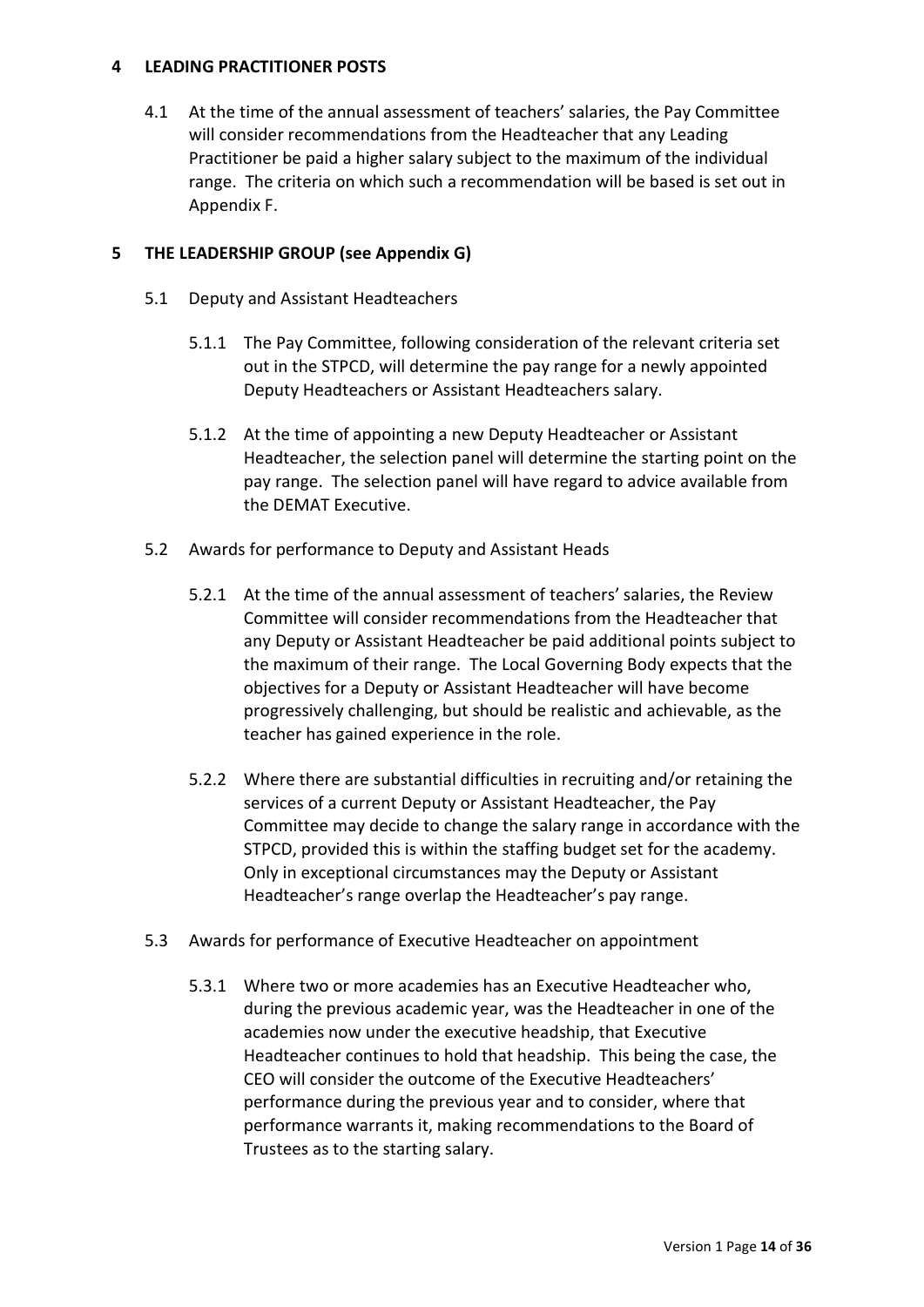5.3.2 No recommendation or decision as respects a performance-related change in salary shall be informed by a change caused by the additional duties and responsibilities of the executive headship.

### 6 ANNUAL ASSESSMENT OF THE SALARY OF TEACHERS

- 6.1 On or before 1 September of each year, or as soon as possible thereafter, the Headteacher will carry out an annual assessment of salary for each teacher, including Deputy and Assistant Headteachers, Leading Practitioners and Unqualified Teachers employed in the academy.
- 6.2 The Review Committee will receive the pay recommendations from the Headteacher by 31 October of the current year at the latest, and awards for accepted recommendations will be backdated to 1 September of the current year. The CEO will make recommendations to the Board of Trustees about the Headteacher's salary in accordance with the timetable below for annual review of the Headteacher's salary and awards for accepted recommendation will be backdated to 1 September of the current year (see 7.2).

## 7 DETERMINATION OF LEADERSHIP GROUP SALARIES

- 7.1 Group size of the academy, Headteacher Pay Range (HTPR) and pay ranges for other members of the Leadership Group
	- 7.1.1 For the purposes of determining the group of the academy by which the HTPR is identified, DEMAT will calculate annually the unit total of the academy as outlined in the School Teachers' Pay and Conditions document (September 2019).
	- 7.1.2 DEMAT will assign the academy to the appropriate Headteacher Group (HTG) whenever a new Headteacher is to be appointed and on such other occasions as DEMAT sees fit. The Headteacher may, at any time, make representations to the CEO in the first instance, to consider assigning the academy to a new HTG.
	- 7.1.3 If, following a re-calculation of the unit total the group size is changed, a HTPR will be established, ensuring that the minimum is not below the minimum of the salary range for the HTG and that it has a range of consecutive salary points selected within the HTG range for the academy. The decision on what HTPR has effect shall rest with DEMAT.
	- 7.1.4 At the appointment of a new Headteacher, the recruitment selection panel shall recommend to the CEO, the salary point on the HTPR to be paid, ensuring that there is room for salary progression to be determined by subsequent performance. The selection panel may make a recommendation before the post is offered if it wishes to seek prior approval, but it may not offer the post until it has the CEO's decision.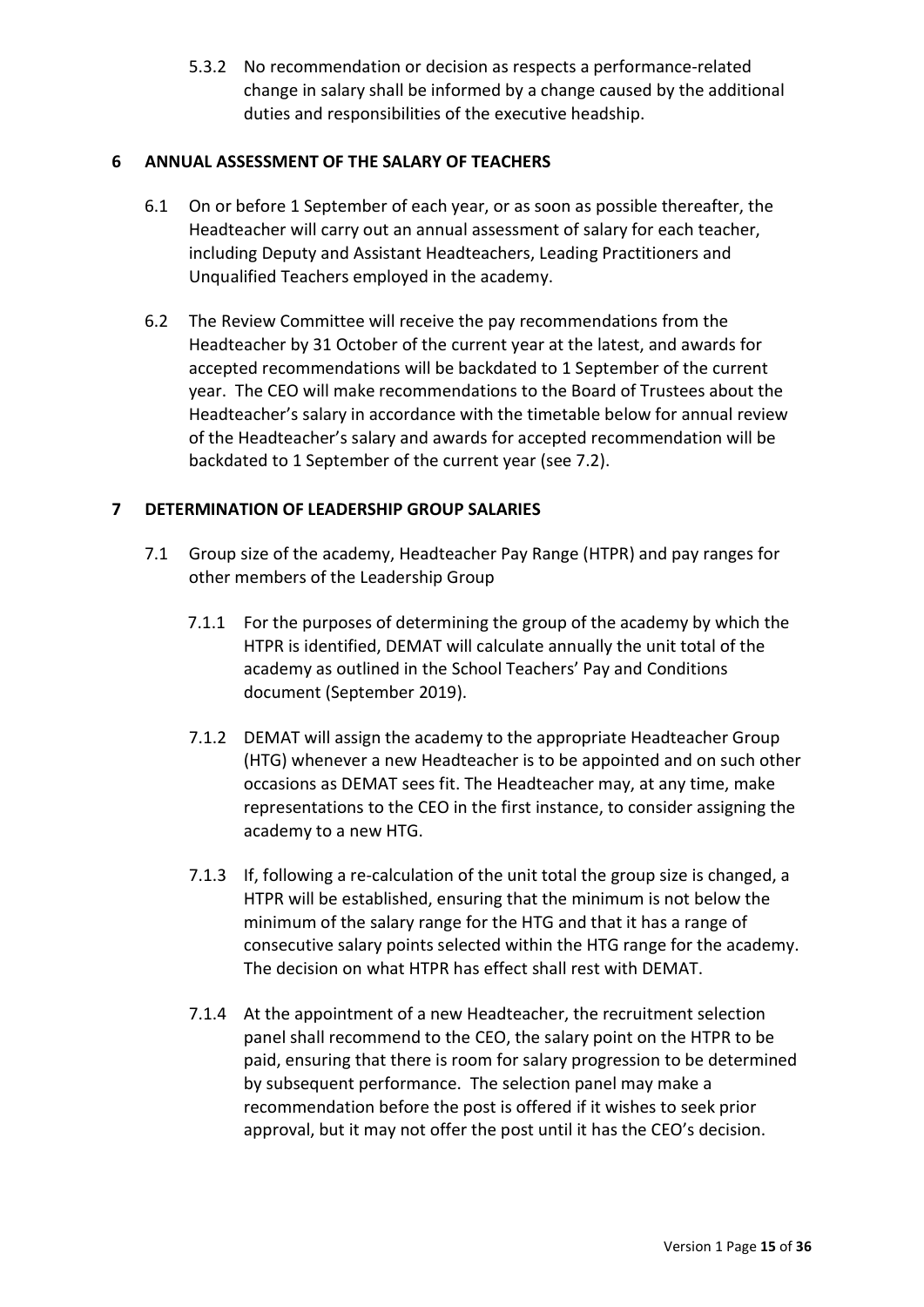- 7.1.5 In the event that DEMAT agrees to the Headteacher also being made the Headteacher of another academy on a permanent basis, this will change their role to that of Executive Headteacher. Their salary will be determined in accordance with the STPDC where Headteachers are accountable for more than one school.
- 7.1.6 Where such a decision is made, DEMAT will also review the salary ranges of any other teachers affected by the arrangement due to increased responsibilities. Where such arrangements are temporary, the safeguarding provisions will not apply.
- 7.1.7 The pay ranges for a Deputy or Assistant Headteacher shall be determined with reference to the academy's HTPR as defined by the STPCD.
- 7.2 Annual Review of Headteacher's salary
	- 7.2.1 Each year, the CEO will make recommendations to the Board of Trustees about the salary of the Headteacher.
	- 7.2.2 Recommendations shall reflect the Headteacher's overall performance during the year including, but not restricted to, the Headteacher's performance against objectives set for the previous year.
	- 7.2.3 Any recommendation made by the CEO for progression within the HTPR will identify the recommended number of points of progression (normally 1 point depending on the circumstances). The Headteacher will be advised of the proposed recommendations at least five teaching days before DEMAT considers them and may make a written response to the recommendations through the CEO in the first instance.
	- 7.2.4 Recommendations for the Headteacher's salary will be made in a written statement to be considered by the CEO and the Trust Personnel Committee at the first meeting in the Autumn term, or as soon as practicable thereafter.
	- 7.2.5 The CEO must include reasons for the recommendation and the recommended level of salary from 1 September.
	- 7.2.6 The Headteacher will be informed in writing of the decision within five teaching days of the meeting.
	- 7.2.7 Awards will be backdated to 1 September.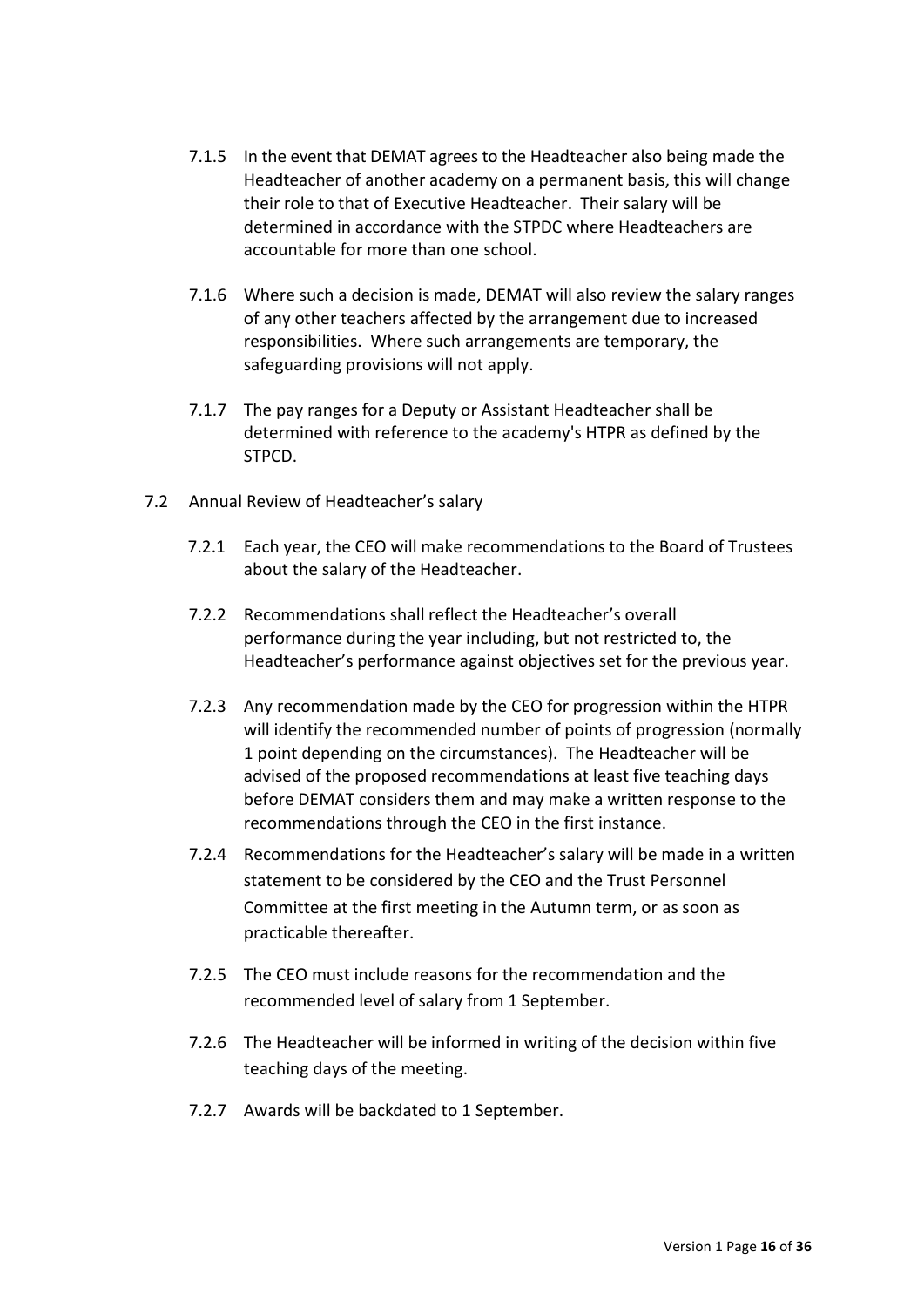- 7.3 If the Headteacher wishes to seek a review of the decision, they may do so in accordance with the procedure set out in Appendix A.
	- 7.3.1 On the recommendation of the CEO, DEMAT may decide to pay temporary payments to the Headteacher for temporary responsibilities and duties.
	- 7.3.2 Temporary payments will not be made in respect of temporary responsibilities or duties already accounted for within the Headteacher's job description and commensurate with the current salary.
	- 7.3.3 Temporary payments will not exceed 25% of the Headteacher's salary and temporary payments plus other payments will not exceed 25% above the maximum of the HTG.
	- 7.3.4 Although the STPCD allows the maximums set out above to be exceeded provided external advice has been sought, it is the policy of DEMAT that such payments will not be made.
- 7.4 Acting Allowances
	- 7.4.1 Where a teacher is assigned, and carries out, the duties of a Headteacher, Deputy Headteacher, Assistant Headteacher or a TLR post holder but has not been appointed to permanently act in that role, the Pay Committee will consider - within 28 calendar days of the acting appointment taking effect - whether or not the teacher shall be paid an acting allowance calculated in accordance with paragraph 7.4.2 below. If the allowance is to be paid for Acting Headteacher responsibilities, the Pay Committee should confer with the CEO or the Trust HR Manager in the first instance, before any decision about an allowance is made. If an individual is assigned and carries out duties but is not appointed as Acting Head (for example) and therefore no allowance is paid, the Pay Committee may, at any time thereafter, consider again the case for an acting allowance. In making its decision as to the start date of any such allowance, the Pay Committee will take into account the anticipated duration of the absence. Where a person is assigned, and continues to carry out, an acting role, it would be exceptional if any allowance awarded had not had effect from the 29<sup>th</sup> calendar day at the earliest.
	- 7.4.2 From the date that the Pay Committee considers it necessary for an acting appointment to take effect, an acting allowance will be paid equal to the difference between the salary currently paid to the person appointed to act up and a point considered appropriate by the Pay Committee. The relevant conditions of service detailed within the STPCD will apply to any person in receipt of such an acting allowance.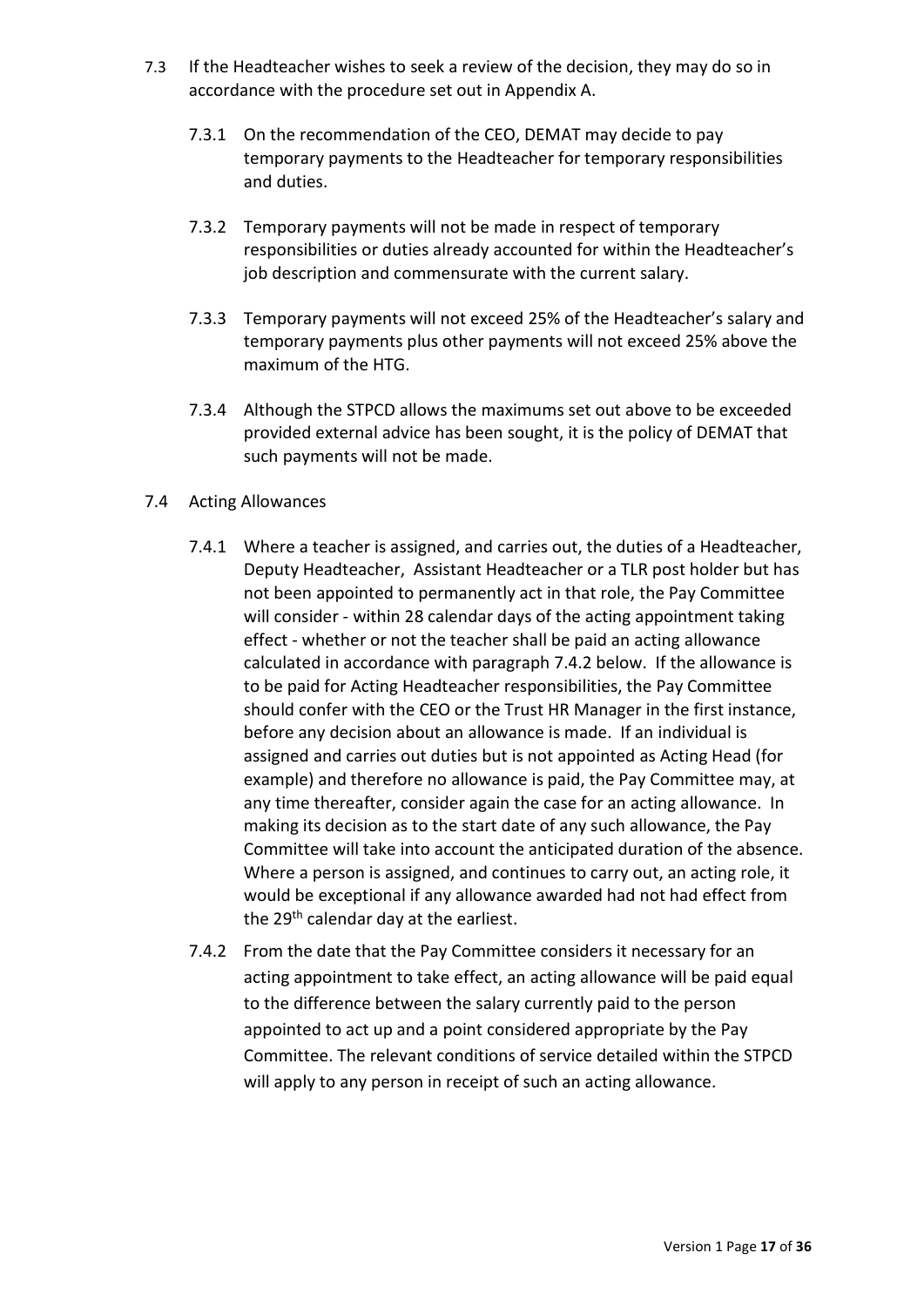### 8 ADDITIONAL PAYMENTS FOR TEACHING STAFF

- 8.1 In the event that the Headteacher, following consultation with the teacher(s) affected, requests teachers to undertake:
	- relevant and agreed continuing professional development (CPD) undertaken outside the academy day
	- relevant and agreed activities relating to the provision of initial teacher training (ITT) as part of the ordinary conduct of the academy day or
	- relevant and agreed out-of-working-hours learning activities

then payments as below will be made to those teachers agreeing to participate in such activities.

- 8.2 The daily rate payable to each teacher undertaking such CPD or ITT activities will be determined by the Pay Committee. Periods of less than a day will be paid pro rata.
- 8.3 Where additional responsibilities and activities are undertaken by a teacher resulting from the Headteacher having responsibility for more than one academy, the Pay Committee will review the teacher's salary to reflect the additional responsibilities and activities. The decision of the Pay Committee will be reported to the next meeting of the Local Governing Body.

### 9 UNQUALIFIED TEACHERS

- 9.1 The Pay Committee may employ unqualified teachers/instructors in the academy. Such unqualified teachers will be paid in accordance with the STPCD.
- 9.2 The point on the Unqualified Teacher Pay Range, within the maximum and minimum of the range as set out in the STPCD, at which a new appointment will be paid, will be determined by the Pay Committee, and will take account of the qualifications and experience considered to be relevant to the post.
- 9.3 In addition to the appropriate point on the Unqualified Teacher Pay Range, the Pay Committee may award an additional annual allowance in accordance with the STPCD to a person appointed as an unqualified teacher who either takes on a sustained additional responsibility, which is focussed on teaching and learning and requires the exercise of a teacher's professional skills and judgement, or who the Pay Committee (having received advice from the Headteacher) believes has additional qualifications and/or experience to warrant such an award.
- 9.4 The arrangements for salary progression and salary safeguarding for teachers also apply to unqualified teachers.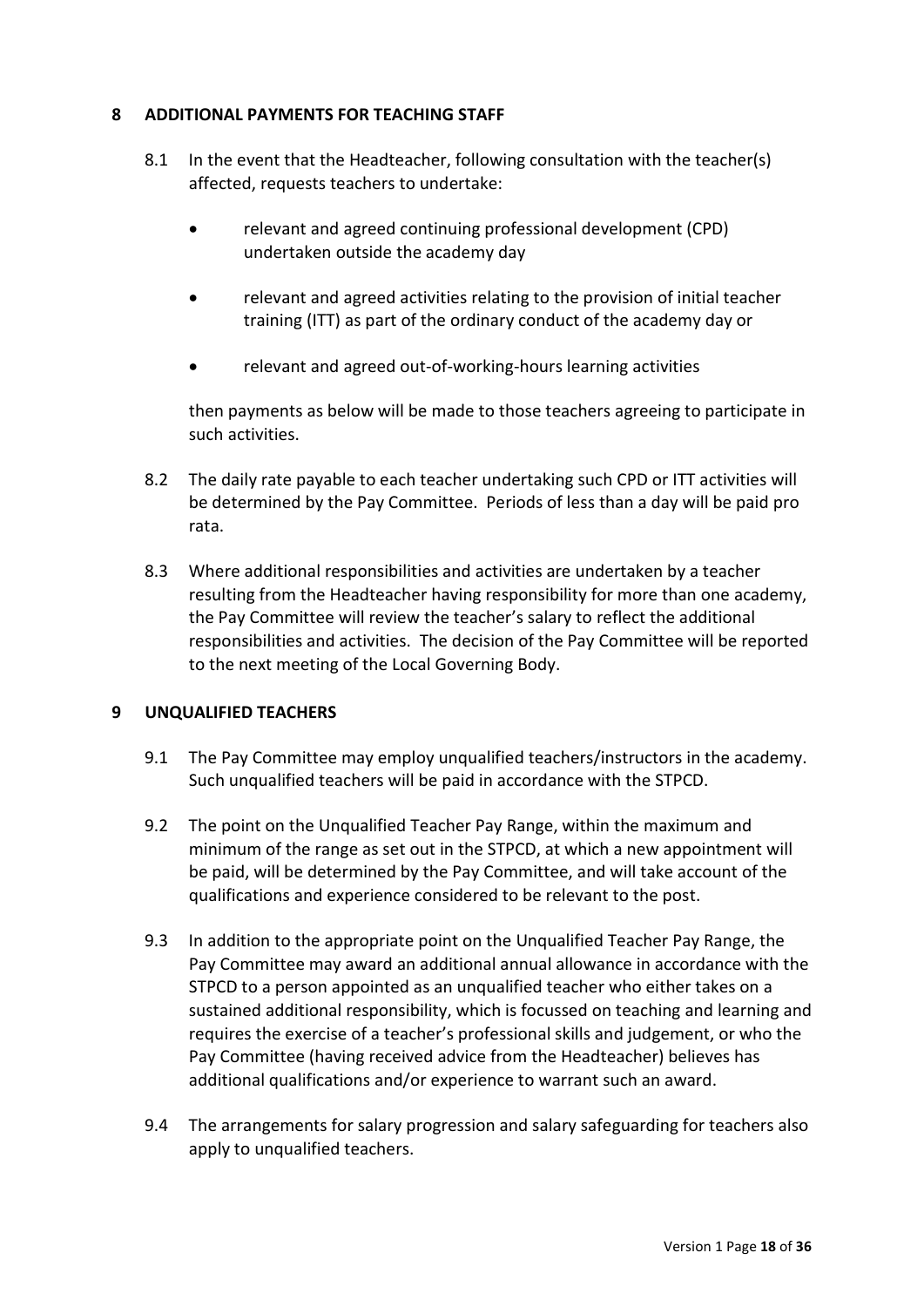### 10 SALARIES OF SUPPORT STAFF

- 10.1 On recruiting a member of the support staff, the job description determined for the post will be evaluated in accordance with the adopted Job Evaluation scheme. Advice will be sought from the Trust HR team on an appropriate application of the evaluation process before information is published.
- 10.2 The Pay Committee, will determine the appropriate point on the evaluated range having regard to:
	- i) relevant qualifications and/or competencies, and
	- ii) the recruitment and/or retention needs of the academy in respect of the post.
- 10.3 If, at any time, the Headteacher considers that a member of the support staff is being asked to undertake increased or decreased responsibilities on a permanent basis, the job description may be revised and re-evaluated. If the evaluation provides for a higher salary, the Headteacher will inform the Pay Committee that will decide whether to pay the higher salary and from when, or whether to revise the duties and the job description so that a higher salary is not payable. Salary safeguarding within the Pay Policy's rules may be applicable. Where such a change is considered, the Headteacher will consult with the employee and the relevant union that the employee is a member of, to ensure a meaningful consultative process is followed.
- 10.4 At the time of making the annual assessment of teachers' salaries, the Headteacher may also make any recommendation to the Pay Committee in respect of the salary of any member of the support staff. In addition, where the Headteacher considers it appropriate, they may make a recommendation to the Pay Committee that a named member(s) of the support staff shall be awarded an honorarium for the excellence of their performance during the previous year. The honorarium may either be paid as a lump sum payment at the next salary payment after the Pay Committee's decision, or as a 1/12 increase in monthly salary over the next year.
- 10.5 A member of staff should normally be in post for a minimum period of at least six months before any incremental progression is considered or awarded.
- 10.6 The Local Governing Body will determine whether incremental progression will be dependent upon performance management appraisal outcomes for all support staff in the academy. Where the principle of performance related pay progression is adopted, it will be consistently applied to all members of support staff.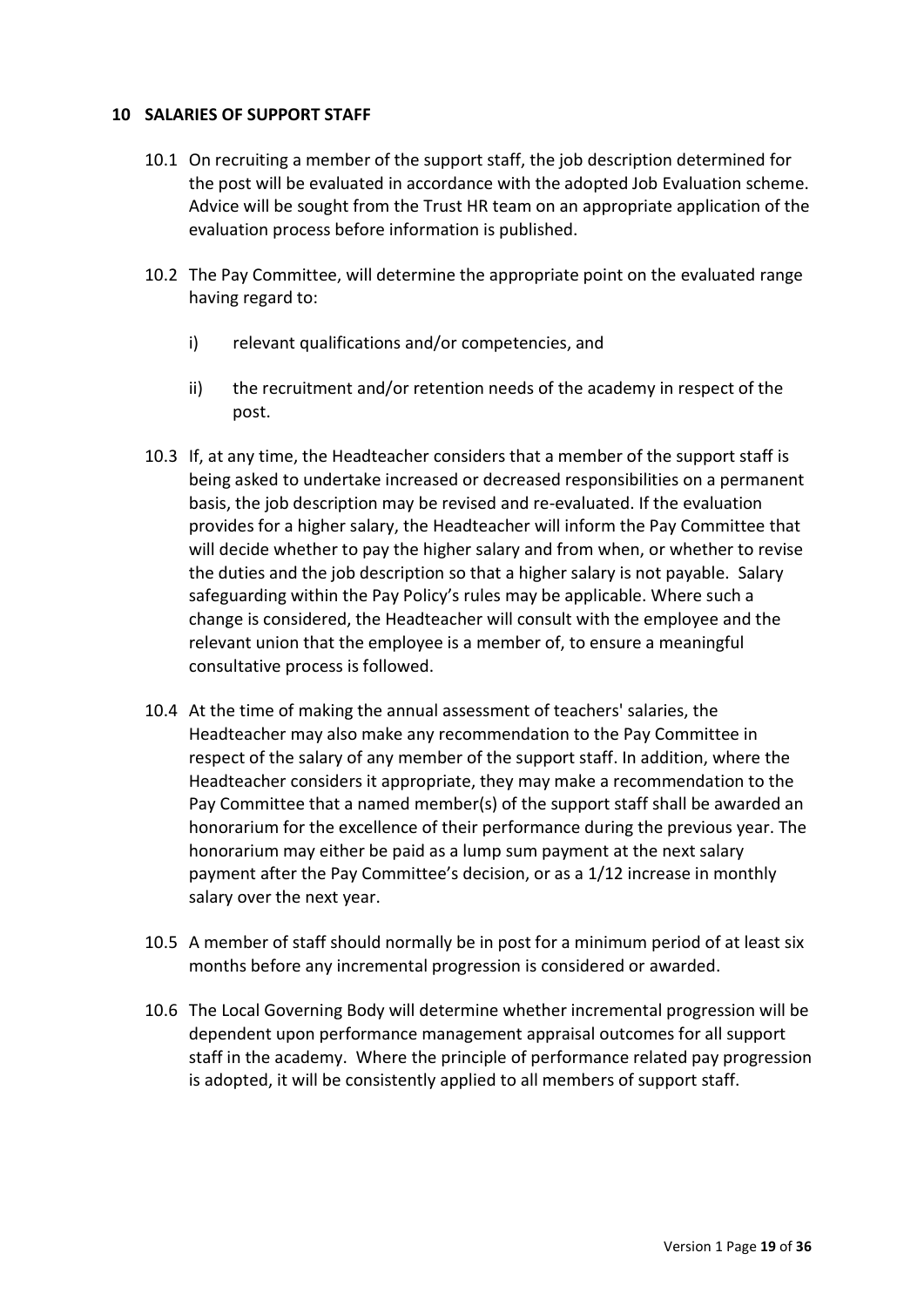- 10.7 In any year in which the Pay Committee agrees to award incremental progression to support staff, such progression within the relevant grade will normally be by one increment.
- 10.8 Any member of support staff may ask for a re-evaluation of their job description which will be assessed by the Trust HR team in the first instance. No decisions about support staff pay should be taken until the evaluation is complete and the Trust HR Manager and/or Trust Director of Finance & HR have reviewed the outcome. If an employee wishes to have the outcome of an evaluation reviewed a written request outlining the grounds for the review should be submitted to the Clerk to the Pay Review Committee in the first instance.

### 11 SALARY SACRIFICE SCHEME

11.1 The Local Governing Body will support and encourage any salary sacrifice scheme as identified in the STPCD and/or by DEMAT which is made available and from which teachers or support staff employed in the academy benefit.

### 12 EXPIRATION OF THE POLICY

- 12.1 This Policy expires on 31 August 2020.
- 12.2 DEMAT will consult with staff via the trade unions recognised by the Trust when considering amendments to this policy or the creation of a new policy.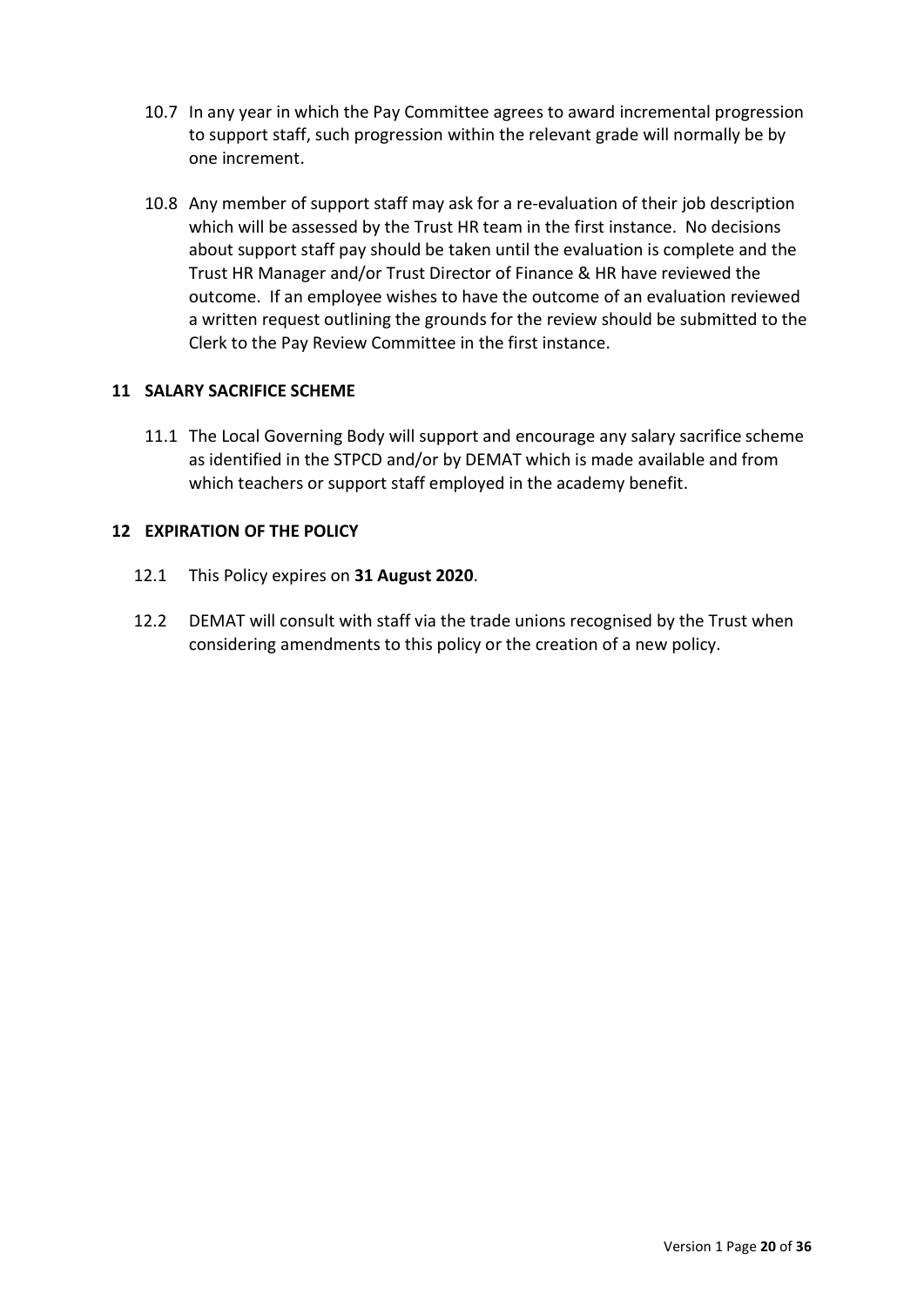### APPENDIX A

## PROCEDURE FOR AN APPEAL OF A SALARY DETERMINATION BY THE REVIEW COMMITTEE OF THE PAY BODY

(This procedure complies with the guidance of the Secretary of State ('Implementing Your Academy's Approach to Pay' and applies to all teachers in post under the level of Headteacher)

- 1. Case for the member of staff (see submitted written submission).
- 2. The Chair of the Review Committee:
	- a) explains the process and evidence used to come to the recommendation/decision under review with reference to the written statement of reasons for the recommendation/decision previously provided to the member of staff.

If the Review Committee has asked the Headteacher (or a governor as referred to in Note 3 below) to be present at the hearing the Headteacher (or governor) may be asked questions by the members of the Review Committee.

- 3. Review Committee decision:
	- a) The Review Committee and the person who is advising, (other than the Headteacher or a governor) deliberate in private.
	- b) The Chair of the Review Committee will confirm the decision of the review to the member of staff in writing within five teaching days.

#### Notes:

- 1. For the purposes of the review, the Review Committee will have the following documents:
	- the written statement of reasons for the recommendation/decision previously provided to the member of staff.
	- the written statement of reasons for the application for the review from the member of staff. (The grounds for the appeal must comply with paragraph 2.3.2 of the pay policy).
	- any additional documents to be used at the appeal hearing which must be provided to the other party at least 48 hours before the commencement of the hearing.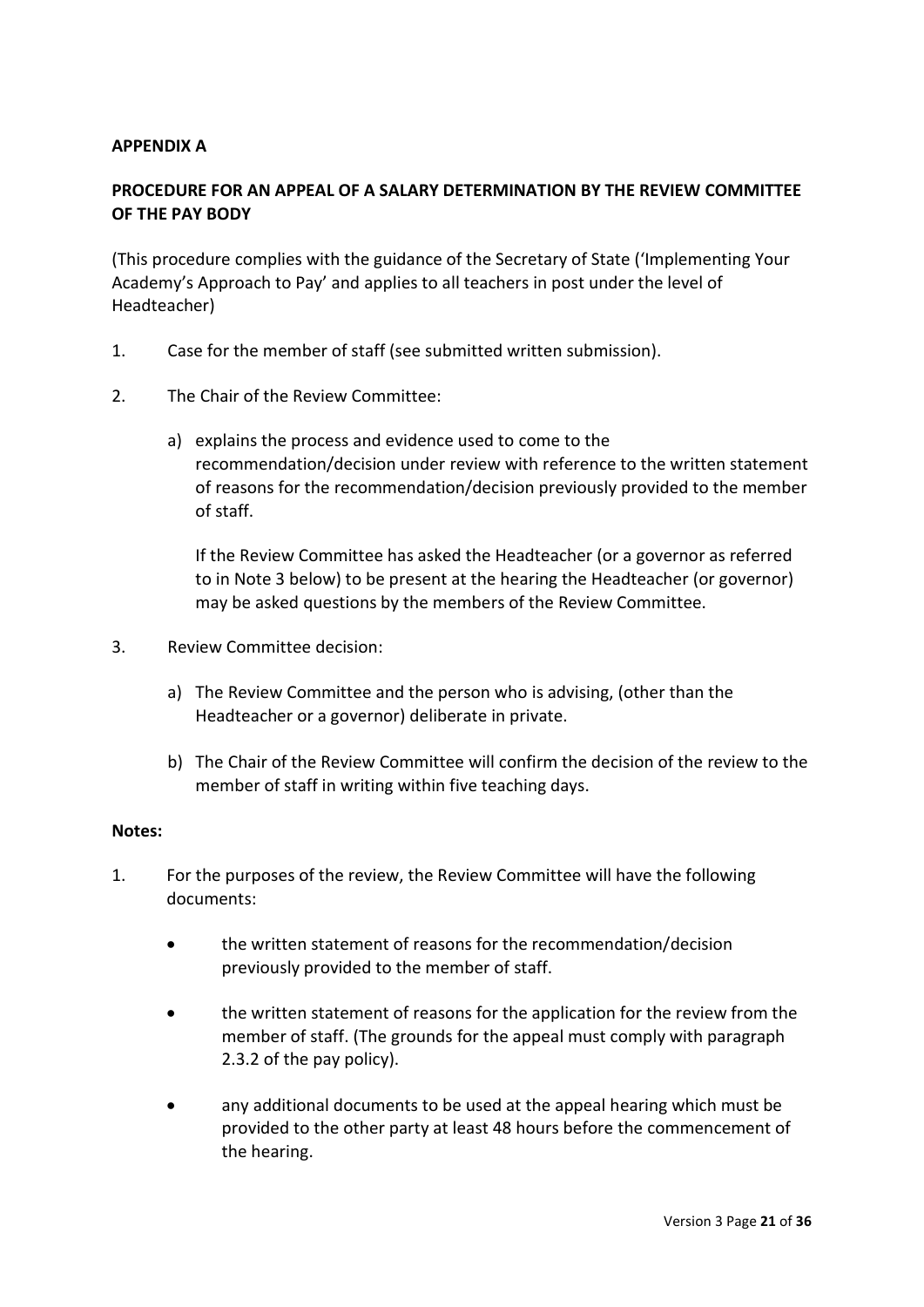- 2. For the purposes of the appeal, the Review Committee may ask the Headteacher (or in accordance with note 3 below, a governor) to be present. In that event the Headteacher (or governor) may also be asked questions by the members of the Review Committee. The Headteacher (or governor) may not be involved in the decision of the Review Committee.
- 3. The Review Committee may have a HR adviser present.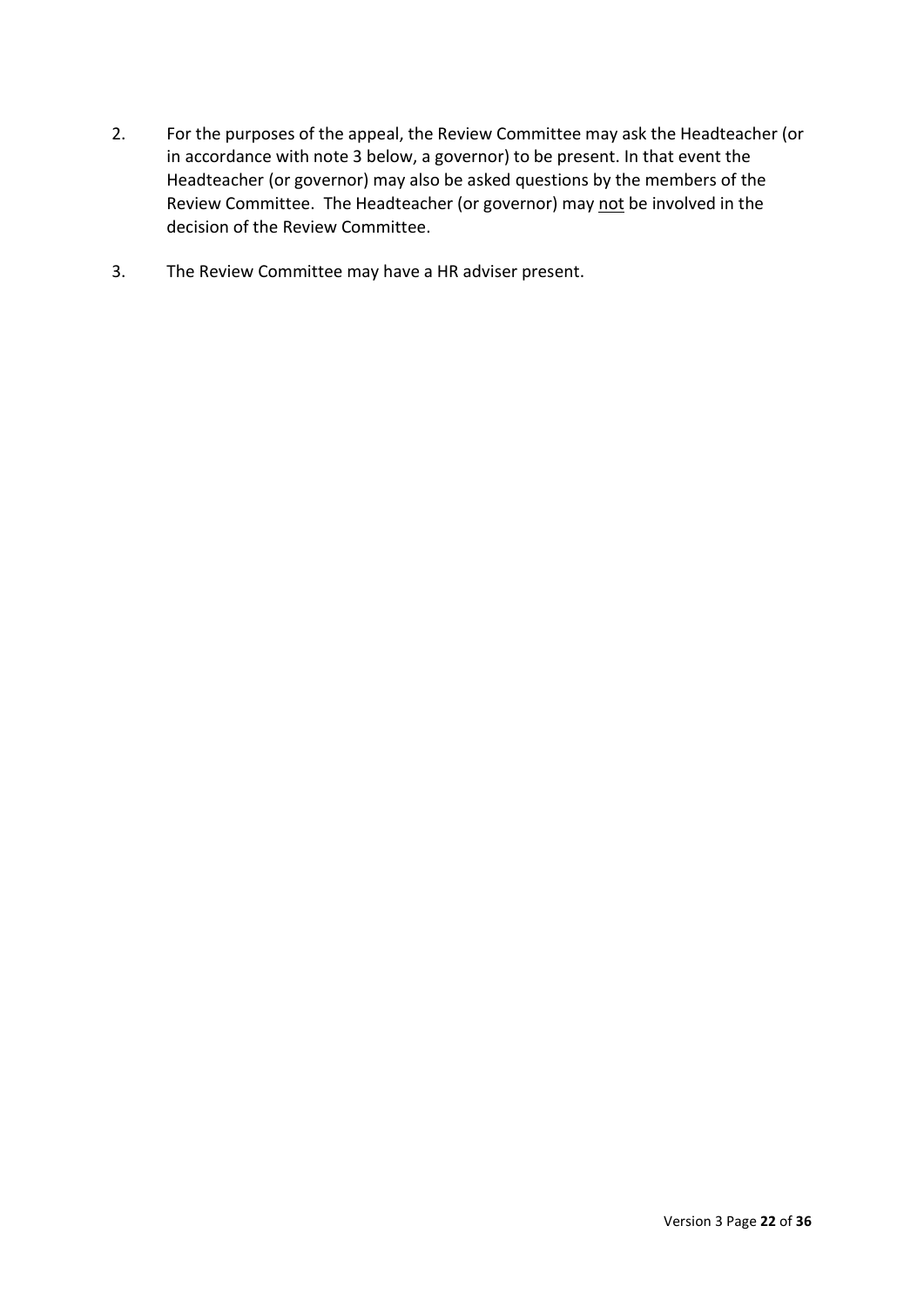#### APPENDIX B

## PROCEDURE FOR AN APPEAL AGAINST A SALARY DECISION OF THE REVIEW COMMITTEE TO THE REVIEW APPEAL COMMITTEE OF THE PAY BODY

(This procedure complies with the guidance of the Secretary of State ('Implementing your Academy's Approach to Pay' and applies to all teachers in post under the level of Headteacher.)

1. The Appeal of the member of staff.

The member of staff is entitled to be accompanied by a representative of their trade union or a workplace colleague.

The member of staff or representative:

- a) introduces the member of staff's written reasons for the appeal and the representative of the Review Committee and then members of the Review Appeal Committee may ask questions of the member of staff.
- b) may call witnesses, each of whom will have provided a written statement of the information they wish to give, and each witness may be asked questions by the representative of the Review Committee and then by the Review Appeal Committee.
- 2. The response of the Review Committee

The representative of the Review Committee:

- a) explains the process and evidence used to come to the decision being appealed with reference to the written statement of reasons for the decision of the Review Committee previously provided to the member of staff, and the member of staff or representative and then members of the Review Appeal Committee may ask questions of the representative of the Review Committee.
- b) may call witnesses, who will have provided a written statement of the information they wish to give, and each witness may be asked questions by the member of staff or their representative and then by the Review Appeal Committee.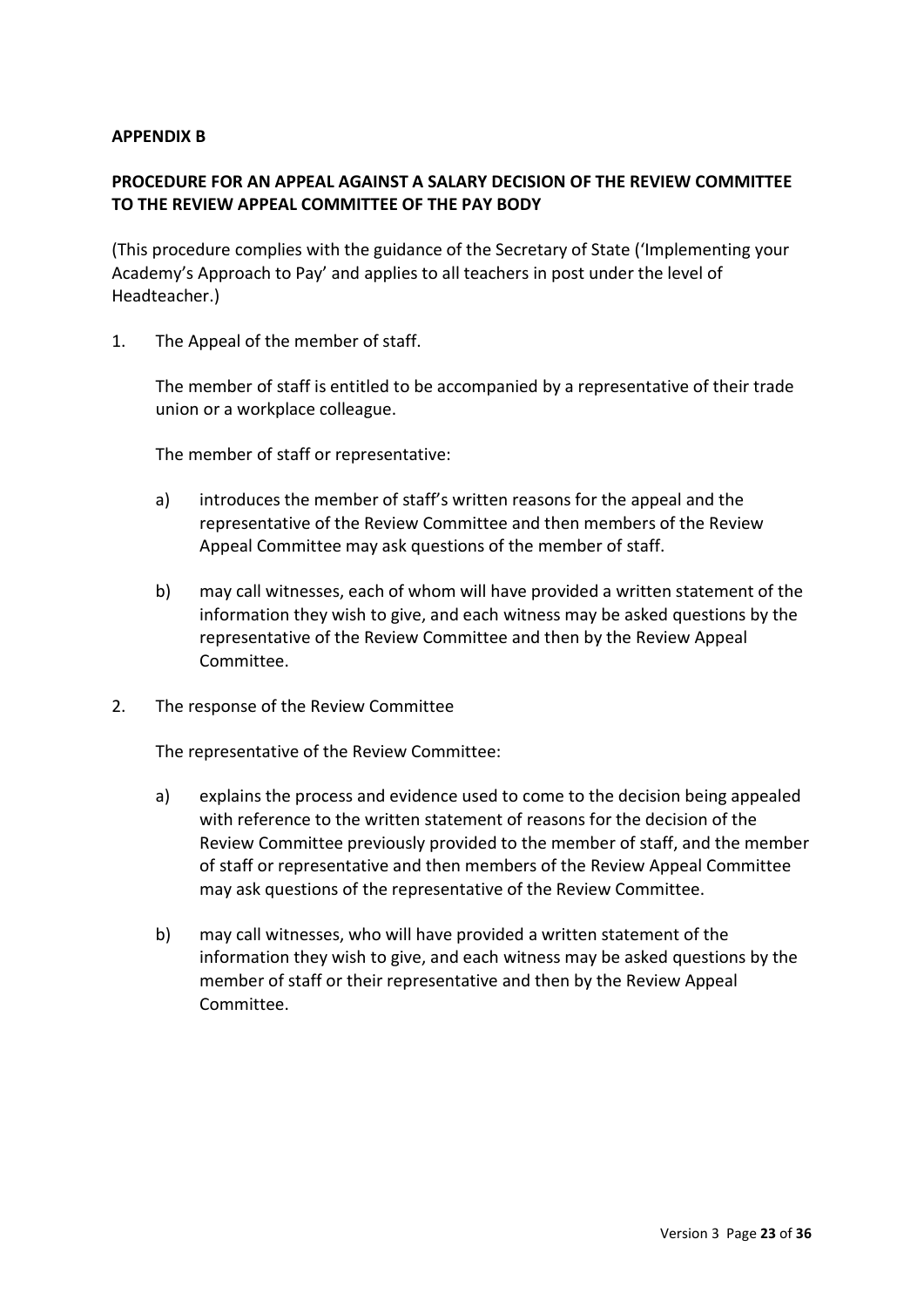- 3. Summing up and withdrawal
	- a) the representative of the Review Committee has the opportunity to sum up if they so wish.
	- b) the member of staff, or representative, has the opportunity to sum up their case if they so wish.
	- c) all persons other than the Review Appeal Committee and its HR adviser (see note 4 below) are then required to withdraw.
- 4. Review Appeal Committee decision
	- 1. the Review Appeal Committee and adviser are to deliberate in private, only recalling the parties to clear points of uncertainty on evidence already given. Any recall must involve both parties.
	- 2. the Chair of the Review Appeal Committee will announce the decision to the member of staff, which will be confirmed in writing.

### Notes:

- 1. For the purposes of the appeal, the Review Appeal Committee will have the following documents:
	- the written statement of reasons for the Review Committee decision previously provided to the member of staff.
	- the written statement of reasons for the appeal from the member of staff. (The grounds for the appeal must comply with paragraph 2.10.3 of the pay policy).
	- any additional documents to be used at the appeal hearing which must be provided to the other party at least 48 hours before the commencement of the hearing.
- 2. For the purposes of the appeal, the Review Committee representative may call the Headteacher (or in accordance with note 3 below, a governor) as a witness for the Review Committee. In that event the Headteacher (or governor) may be questioned as a witness.
- 3. Where the Headteacher has asked for the review the representative of the Review Committee may call the Chair of Governors and/or one of the governors referred to in paragraph 2.8.1 of the policy above as a witness.
- 4. The Review Appeal Committee may appoint an adviser who may not be a member of staff of the Pay Body.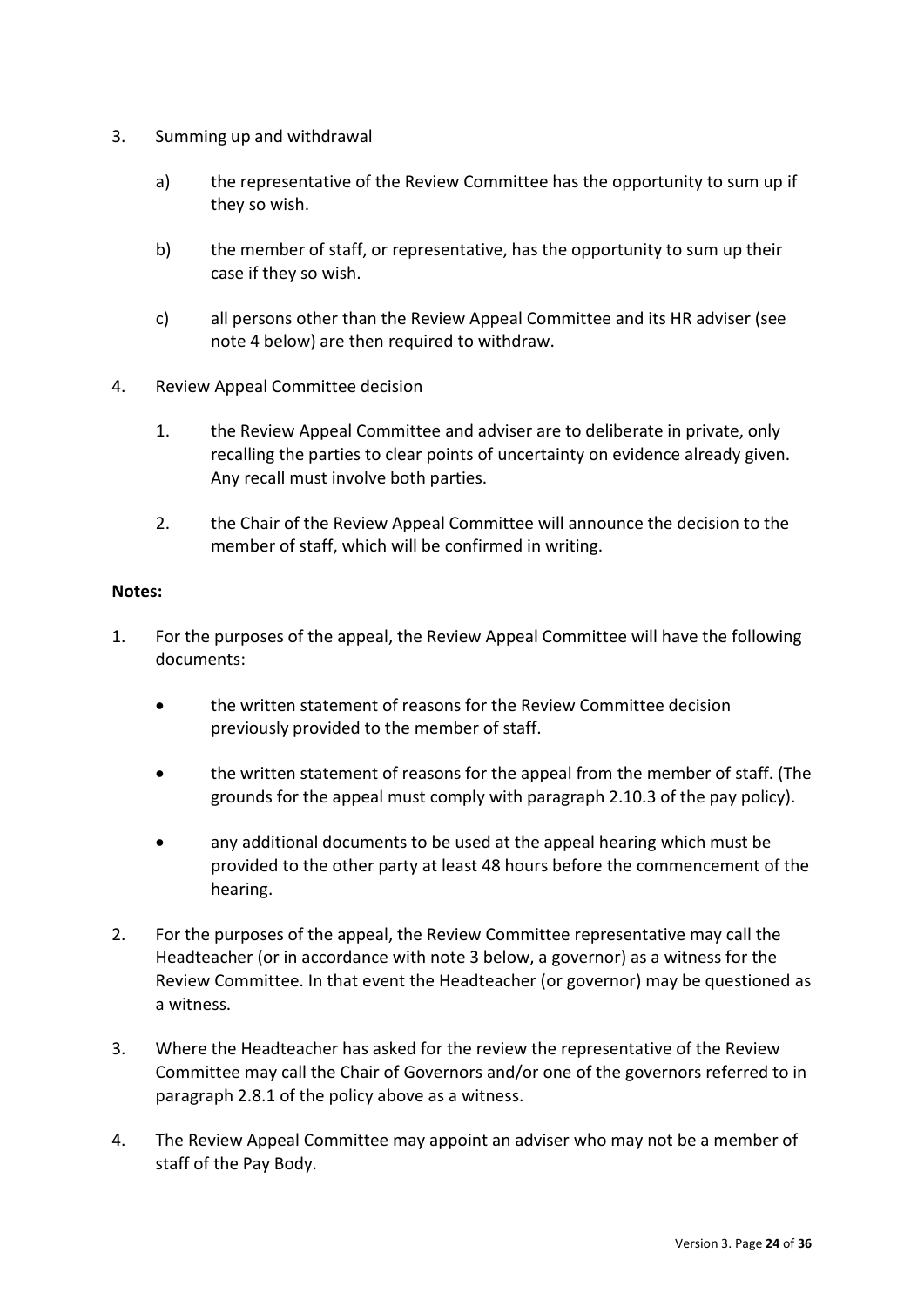### APPENDIX C

### ACCESS TO THE TEACHERS' UPPER PAY RANGE

Any qualified teacher who has made substantial progress towards the maximum of the Main Pay Range may apply to the Headteacher to be paid on the Upper Pay Range.

An application may only be made once in an academic year, must be made in writing and addressed to the Headteacher, and must be made by 31 October.

The academy will not be bound by pay decisions made by other academies. In practice it is likely that the previous salary will form the basis of the salary offer for a new recruit save in exceptional circumstances or where previous skills/experience affect the salary offer for a new appointment to the academy

A successful applicant will have demonstrated

- that as a teacher they are highly competent in all elements of the relevant standards, and
- that their achievements and contributions to the academy are substantial and sustained.

For the purpose of this pay policy:

- highly competent means performance which is not only good but is good enough to provide coaching and mentoring to other teachers, give advice to them and demonstrate to them effective teaching practice and how to make a wider contribution to the work of the academy in order to help them meet the relevant standards and develop their teaching practice
- substantial means of real importance, validity and value to the academy; provide a role model for teaching and learning; make a distinctive contribution to the raising of pupil standards; take advantage of appropriate opportunities for professional development and use the outcomes effectively to improve pupils' learning and achievement, and
- sustained means maintained continuously over a period of no less than 2 years.

The application shall be in the format of the annual appraisal document (including the appraisal report from the preceding year where available which demonstrates that the teacher can and has met the criteria).

All applications will be assessed robustly, transparently and equitably by the Headteacher and/or a member(s) of the Leadership Team appointed by the Headteacher to undertake this exercise and a decision will be made and communicated in writing to the applicant within 15 teaching days. The outcome of the application will also be reported to the Pay Body.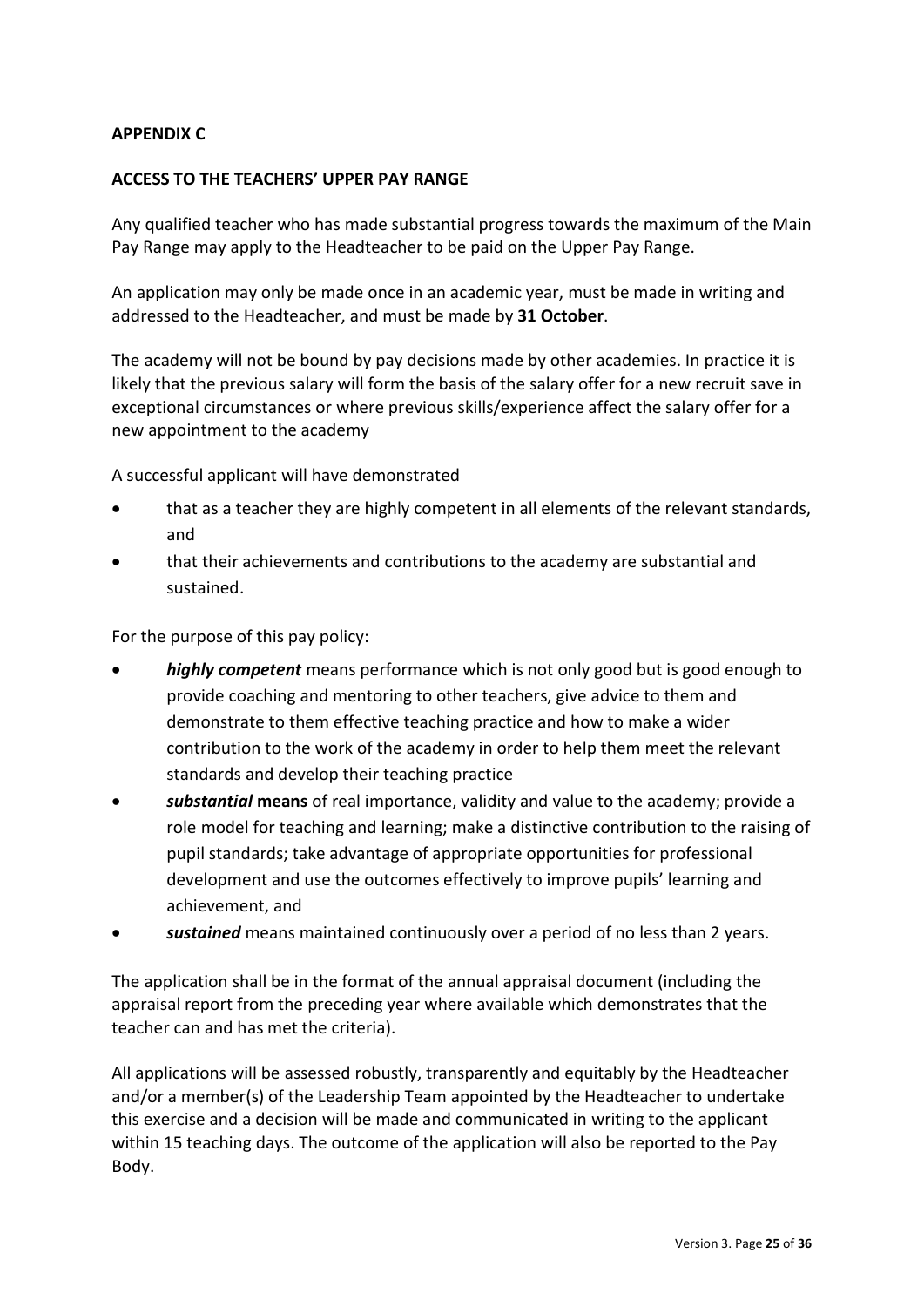Where the application is unsuccessful, the written notification will indicate the reasons why it has been unsuccessful.

 A successful applicant will progress to a point on the Upper Pay Spine (normally UPS1 in the first instance) as determined by the Headteacher where it is expected that the level of performance assessed will be at least sustained.

Further progression on the Upper Pay Spine will be dependent on additional evidence that the application has developed further and taken on further responsibilities across the academy.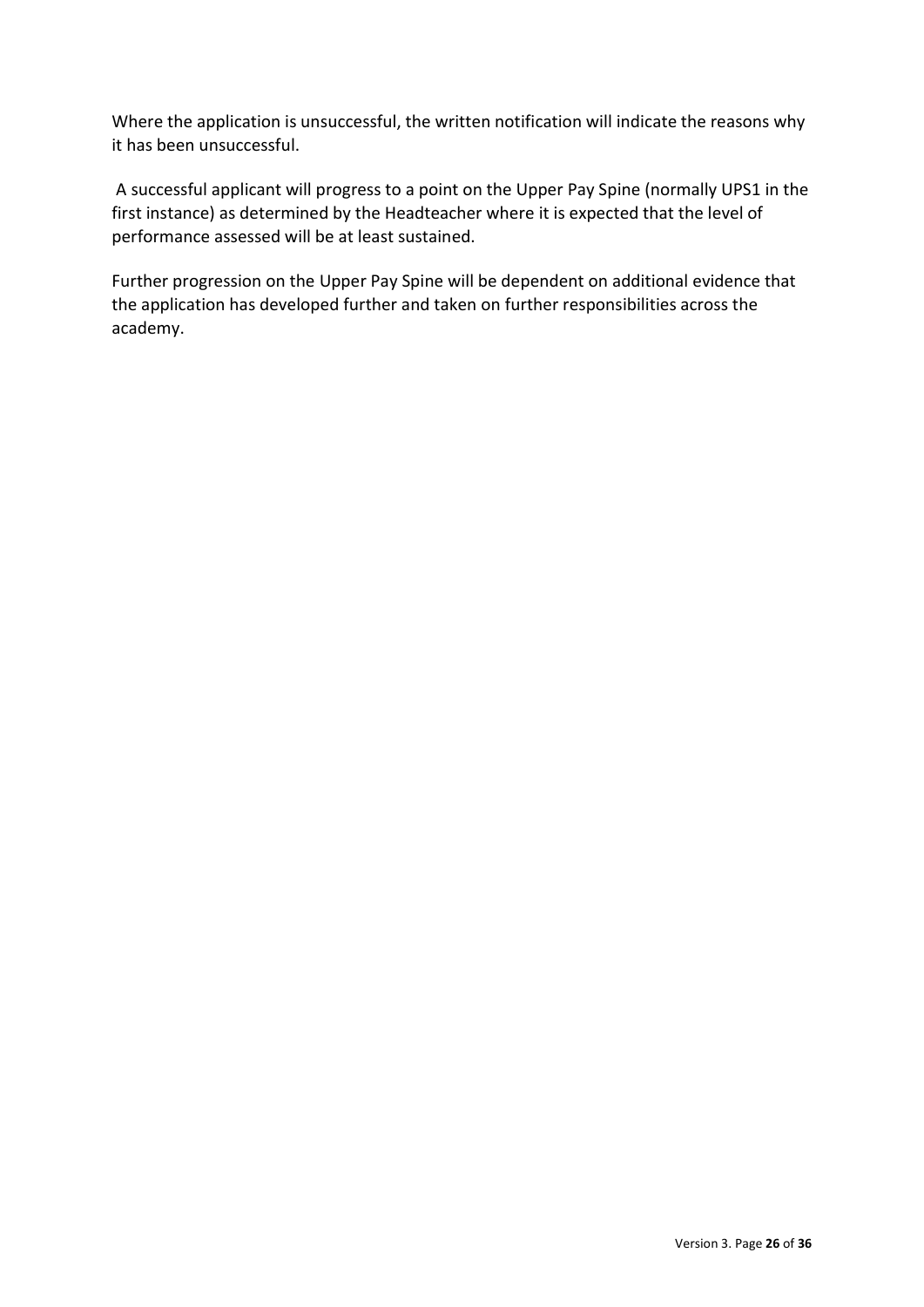#### APPENDIX D

#### RECRUITMENT AND RETENTION ALLOWANCES OR BENEFITS

#### Introduction

This Appendix identifies the circumstances under which the academy will consider the payment of allowances and/or reimbursement of expenditure for the purposes of recruiting and retaining teachers and other key staff.

Recruitment or Retention allowances will be considered as a method of attracting or retaining outstanding class teachers and support staff where the academy would be adversely affected by not recruiting or retaining them. Recruitment allowances are time limited and will not continue after the end date unless following a review, it is deemed appropriate to make it a retention allowance. A retention allowance should have a review date after which the allowance will cease.

DEMAT recognises that such allowances and benefits can form a useful and flexible staffing aid and can offset the considerable costs and time involved in the appointment procedures for staff as well as the disruption caused due to having higher than necessary staff turnover or vacant posts requiring cover.

#### Allowances

Recruitment and retention allowances may be either the reimbursement of one-off costs incurred, or a permanent value added to monthly salary payments:

- Recruitment and retention allowances paid regularly as part of salary will be pensionable payments.
- Removal benefits will be considered as recruitment allowances for the purposes of this policy.
- On expiry of a recruitment allowance it may be replaced by a retention allowance.
- Retention allowances will be reviewed annually or after such time as is initially agreed when the allowance was approved. In order to remain reactive to employment conditions there will be no blanket time limit for the operation of retention. The school will confirm at the outset, arrangements, including the expected duration of allowances. Each case will be considered on its merits.
- Receipts for payments made in reimbursement of recruitment costs incurred will be in accordance with the academy's financial practices and standards

Allowances may include (but are not limited to):

- reimbursement of removal and relocation costs and expenses
- travel allowances and supplements
- salary advances and rental deposit assistance
- enhanced salary ranges with market supplement
- funding/part-funding of training and CPD costs
- salary sacrifice and member of staff wellness programmes, and
- membership fees and subscriptions.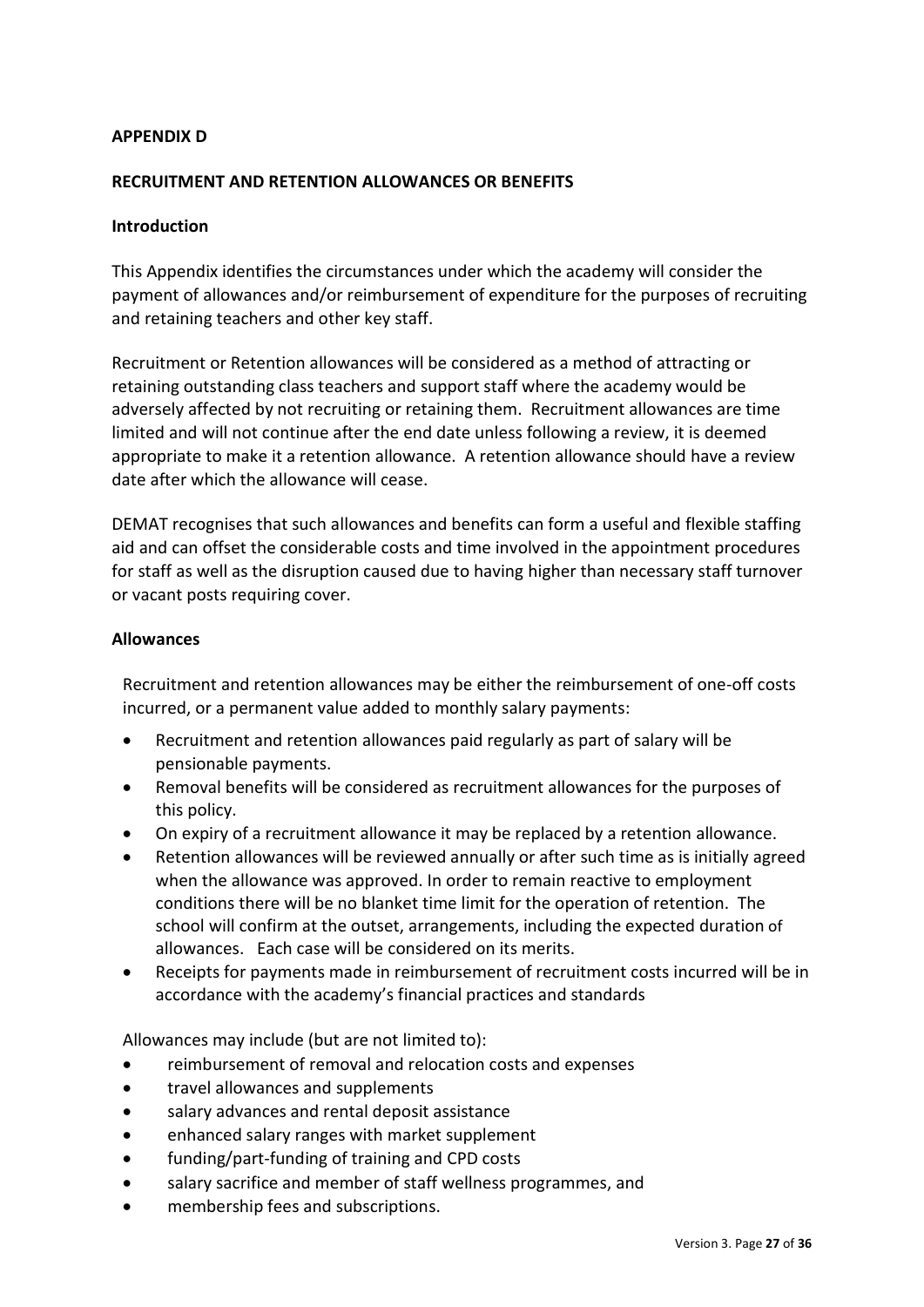### Process

Decisions on the use of recruitment allowances/benefits and retention allowances will be made by the Headteacher who should also confer with DEMAT's CEO and Director of Finance & HR in advance of a final decision being reached. They should also raise the issue with their Chair of Governors. In doing so they will consider the prudent use of academy funds compared to the advantages to be gained in recruitment and retention.

Where any retention allowance or benefit exceeds 20% of the value of the salary for the post a business case will be required along with consultation with the above individuals within DEMAT concerning what constitutes a reasonable and responsible offer, before one is made.

All recruitment and retention allowances will be reported to and confirmed as appropriate by the Pay Review Committee of the academy.

Prior to considering such an allowance the Headteacher will set out:

- i. The reasons why the post should attract a recruitment or retention allowance with reference to other allowances awarded and any available recruitment or retention information.
- ii. The recruitment and/or retention difficulties which have led to the allowance being proposed. This will include an assessment of the expected consequences of failing to recruit or losing a key member of staff, experience of hard-to-fill vacancies, area skill shortages etc.
- iii. The proposed start and end dates of the allowance and the reasons for them.
- iv. The amount of the allowance and its percentage of substantive salary (which will not exceed 20% without the prior agreement of DEMAT and advice from the Trust HR Manager).
- v. The structure of the allowance to be paid and the schedule of payments.

## Reporting

Once approved, the decision to award a recruitment or retention allowance will be communicated to the member of staff in writing stating the start date and end date, the amount and whether it is recruitment or a retention allowance.

The decision to award a recruitment or retention allowance will be reported to the pay review committee of the Pay Body at the next appropriate meeting.

The member of staff/prospective member of staff affected will be responsible for ensuring that any personal taxation liabilities due to receiving recruitment and retention allowances are understood and met.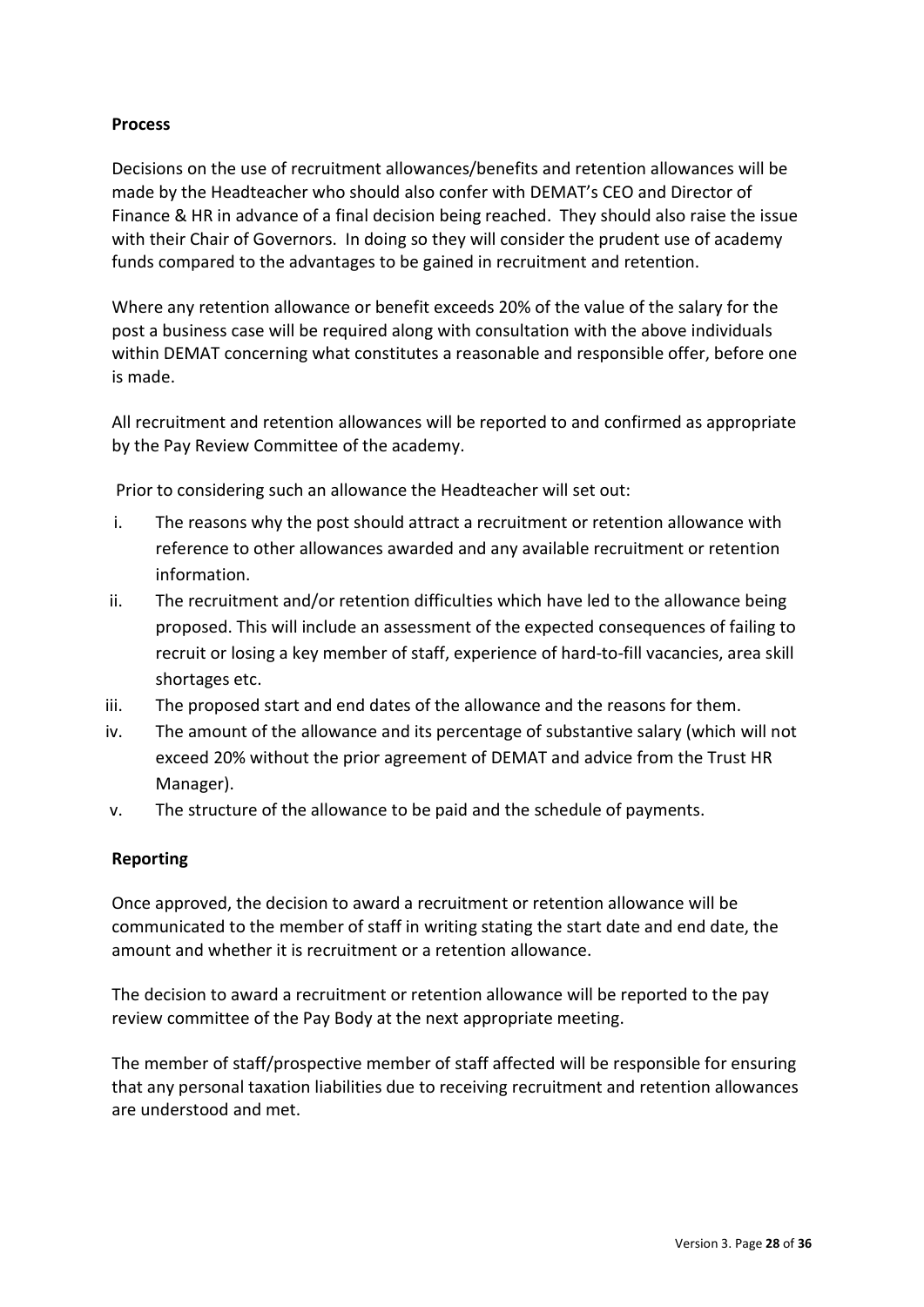#### APPENDIX E

### THE SALARY POINTS AND PROGRESSION ON THE UNQUALIFIED, MAIN UPPER AND LEADERSHIP PAY RANGES

This Appendix referred to in paragraph 3.6 of the pay policy sets out DEMATs policy regarding progression on the Main and Upper Pay scales and on the Unqualified Teachers scale.

In determining the salary ranges the Pay Body has increased all points on its Main Pay Range, and Unqualified Teacher Range by 2.75% from the previous (2018/19) levels and in line with the STPCD 2019.

DEMAT will continue to apply a pay range at point M6 split A and B values as introduced in 2016/7, and this too is subject to a 2.75% increase in value this year.

All points on the Upper Pay Range have a 2.75% pay increase as at 1 September 2019 for the year 2019/20.

All points on the Leadership Pay Range have a 2.75% pay increase as at 1 September 2019 for the year 2019/20.

#### THE MAIN PAY RANGE FOR 2019/20

The salary points for the Main Pay Range 2019/20 are:

M1 £24,373 M2 £26,297 M3 £28,411 M4 £30,598 M5 £33,009 M6A £35,269 M6B £35,617

#### THE UPPER PAY RANGE FOR 2019/20

| U1. | £37,654 |
|-----|---------|
| U2. | £39,049 |
| U3  | £40,490 |

#### THE UNQUALIFIED TEACHERS RANGE FOR 2019/20:

| UQT1 | £17,682 |
|------|---------|
| UQT2 | £19,738 |
| UQT3 | £21,793 |
| UOT4 | £23,850 |
| UQT5 | £25,908 |
| UQT6 | £27,964 |

Teachers on the Main Upper and Unqualified teachers' pay scales will have their salary reviewed annually in accordance with paragraph 6 of the Pay Policy.

To move up the Main, Upper or Unqualified Teachers' pay scales one point at a time, teachers will need to have met/made good progress towards their objectives, have shown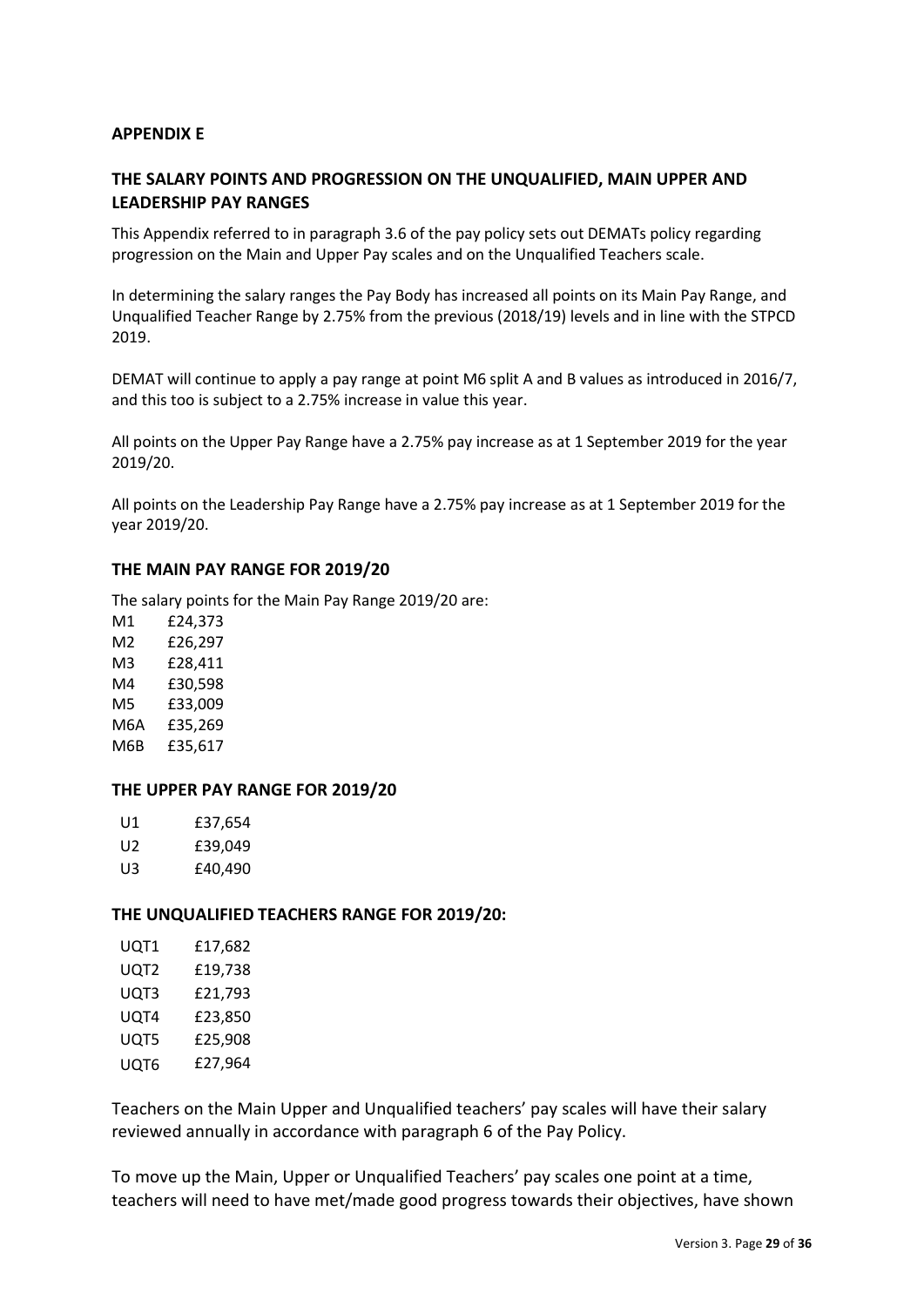they are competent in all elements of the Teachers' Standards and teaching should be at least good. DEMAT's policy is to reward teachers who meet the academy's aims. The following criteria will be taken into account in making a decision and setting objectives:

- 1. Impact on pupil progress and achievement.
- 2. Outcome of lesson observations all of which should be good or better in the academic year. (The Headteacher will have discretion where extenuating circumstances are deemed to apply to make a judgement about whether the member of staff concerned can be assessed as at least good overall.)
- 3. Appraisal targets and how successfully these have been met.
- 4. Competency in all elements of the Teachers Standards.
- 5. Account may also be taken where relevant of whole-academy contributions.

Where a teacher is not present for the full performance management year (for example due to maternity leave), an assessment will be made for performance related pay based on the proportion of the year they are present, extrapolated to produce an overall judgement by the Headteacher.

Taking into account all of the criteria and any external factors within the teacher's control, a best fit judgement will be made by the Headteacher as to a teachers' overall performance.

Teachers demonstrating exceptional performance may be awarded progression up to two points on the scale; this will be determined by progress significantly above expected, evidence of consistently outstanding teaching and meeting all performance management targets as well as demonstrating they are competent in all elements of the teachers' standards.

Teacher's annual appraisal reports will contain pay recommendations. Final decisions about whether or not to accept a pay recommendation will be made by the Pay Body, having regard to the appraisal report and taking into account advice from the Headteacher.

The Pay Body will consider its overall approach in the light of the academy's budget and where possible will ensure that appropriate funding is allocated for pay progression at all levels.

TLR and SEN allowances will continue to be allocated as determined by the Pay Body from the bands set out in the STPCD. Teachers will not be expected to undertake permanent additional responsibilities without payment of a permanent TLR1 or TLR2.

Clear explanation of the criteria used for the award, level and duration of the time limited TLR 3 payment will be set out by the Headteacher when reporting this to the Local Governing Body.

The range of TLR and SEN allowances will all be increased by 2.75% for 2019/20 from their 2018/19 levels.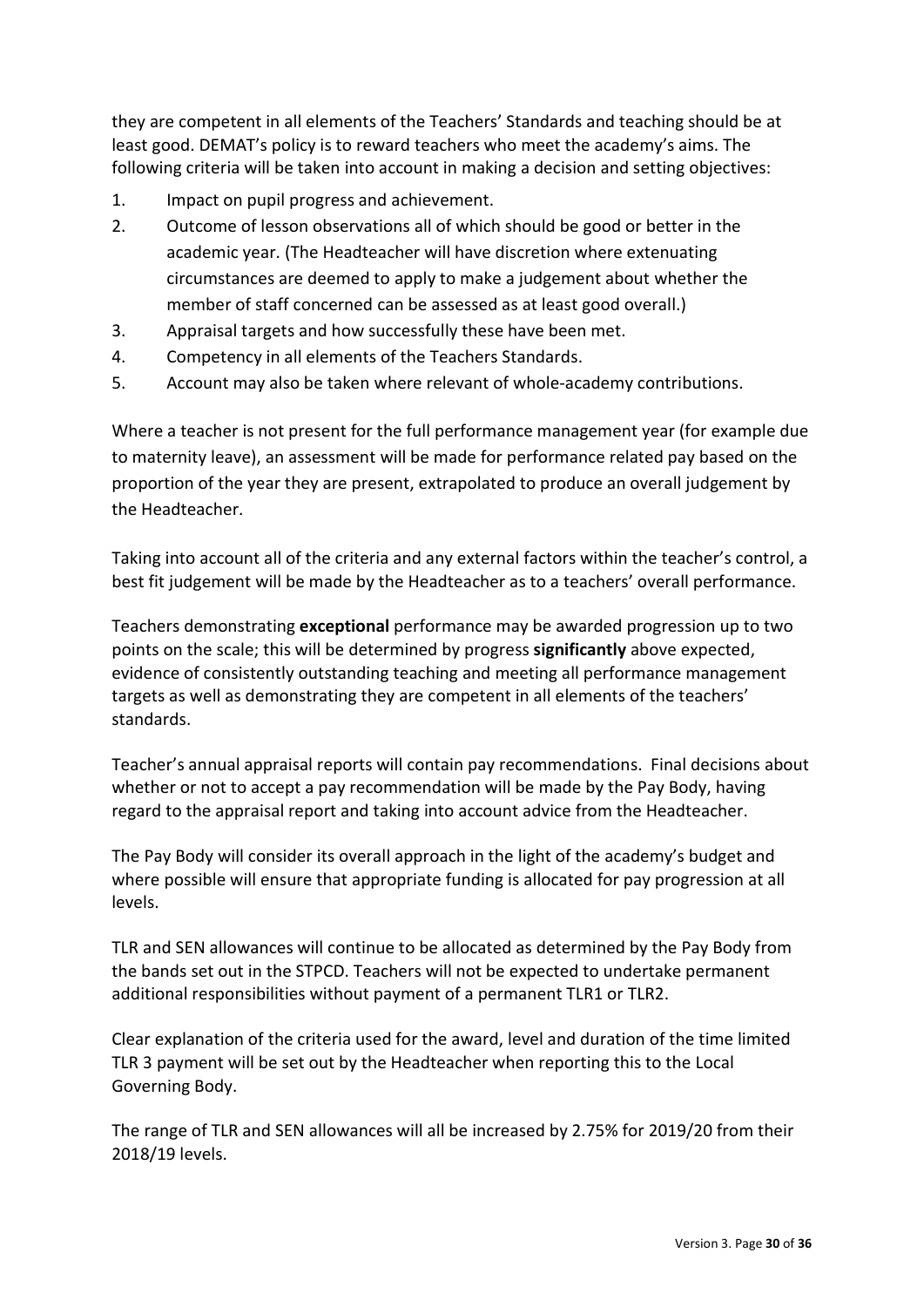### APPENDIX F

### TEACHERS: THE APPOINTMENT OF LEADING PRACTITIONERS

The academy may decide to appoint Leading Practitioners as indicated in paragraph 4 of the Pay policy and in accordance with the provisions of paragraph 16 of the STPCD.

Specific job requirements as set out in the specific job description for each Leading Practitioner role will include:

- A leadership role in developing implementing and evaluating policies and practices in the academy which contribute to academy improvement
- The improvement of teaching and learning at the academy and/or within other DEMAT constituent academies or local partnership arrangements that have a significant impact on pupil attainment and progress
- Improving the effectiveness of staff and colleagues through coaching, mentoring and induction arrangements.

# Criteria for progression on the Leading Practitioner scale will be based on evidence that the Leading Practitioner:

- Has made at least good progress towards their performance management objectives.
- Is an exemplar of teaching skills which must impact significantly on pupil progress within the academy and, as appropriate across DEMAT's constituent academies, or within the wider academy community, if relevant.
- Has made substantial impact on the effectiveness of staff colleagues including any specific elements of practice that have been highlighted as in need of improvement.
- Is highly competent in all elements of the teacher's standards.
- Has shown strong leadership in developing implementing and evaluating policies and practices in the workplace which contribute to improvement. Depending on the nature of the Leading Practitioner post to be filled, DEMAT, working with the Local Governing Body, will determine whether internal and/or external advertisement is most appropriate to secure a strong candidate.

Pay ranges for Leading Practitioner roles may be different for each post, depending on the nature and content of the role. In determining the level of salary, the Local Governing Body will work within the minimum/maximum points as set out in the STCPD 2019:

- Leading Practitioner Maximum £62,734
- Leading Practitioner Minimum £41,267

Leading Practitioners may be expected to work across more than one DEMAT constituent academy. although the requirement to do so will form a clear part of the advertising and recruitment/contractual documentation for the post.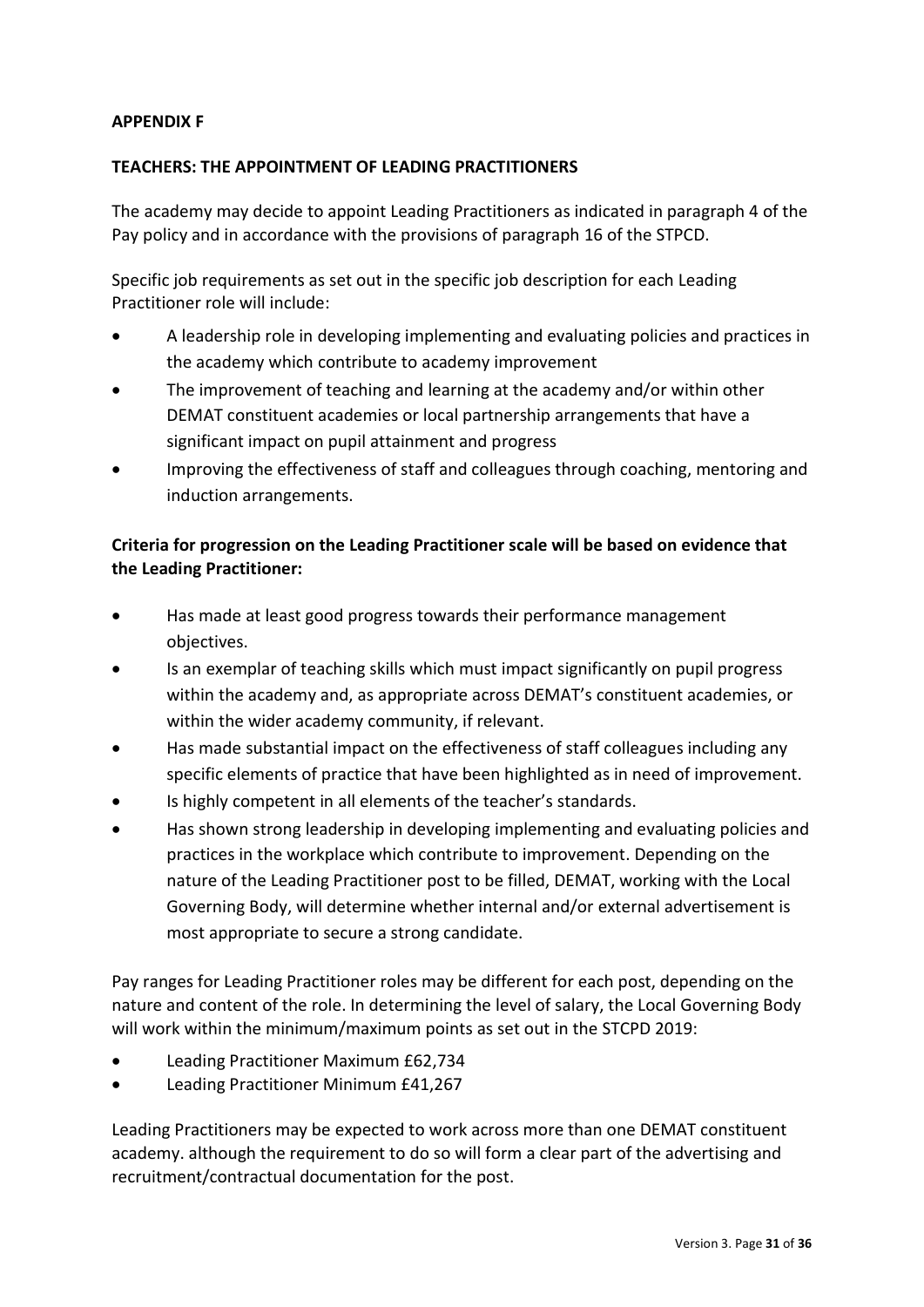#### APPENDIX G

## SALARY RANGES AND ARRANGEMENTS FOR TEACHERS PAID ON THE LEADERSHIP GROUP RANGE

The Leadership range within which salaries for posts at Headteacher level and below within the leadership team for 2019 will be as follows:

Minimum £41,065

#### Maximum £112,391

The full leadership pay range is given on page 35.

Posts at Executive Headteacher level (responsibility across more than one DEMAT constituent academy) may exceed the maximum level of the Leadership Pay Range at the discretion of the DEMAT Executive. In this case, a business case rationale will be produced and ratified by Trustees, in advance of any appointment offer being made.

The Pay Body will apply a 2.75% increase to all points on its Leadership Group Ranges for 2019/20 and to the salary range for any Executive Headteacher where this exceeds the limit of the Leadership range.

The maximum of the Head of Academy (which may be known as 'Head of School') or Deputy or Assistant Headteacher range(s) will not exceed the maximum of the Headteacher Group in accordance with the STPCD 2019.

The pay range for a Head of Academy, Deputy or Assistant Headteacher should only overlap the Executive Headteacher or Headteacher pay range in exceptional circumstances.

Changes to the determination of leadership group pay under the STPCD will only be applied to individuals appointed to a leadership post after 1 September 2019, or whose responsibilities have significantly changed after that date.

The previous arrangements of a 7-point ISR for the Headteacher and 5-point ranges for Deputy and Assistant Headteachers are no longer requirements of the STPCD and if, on the advice of the DEMAT Executive, the Pay Body considers it necessary, this previous practice will be changed to meet the academy circumstances. There is no requirement, other than the HTR must be within the minimum and maximum of the appropriate Head Teacher Group for that unit total of the academy.

DEMAT will advise the Pay Body of the academy on the pay range (values, ranges, and number of incremental points) for any Leadership post being established or filled and this will be consistent with recruitment and retention considerations.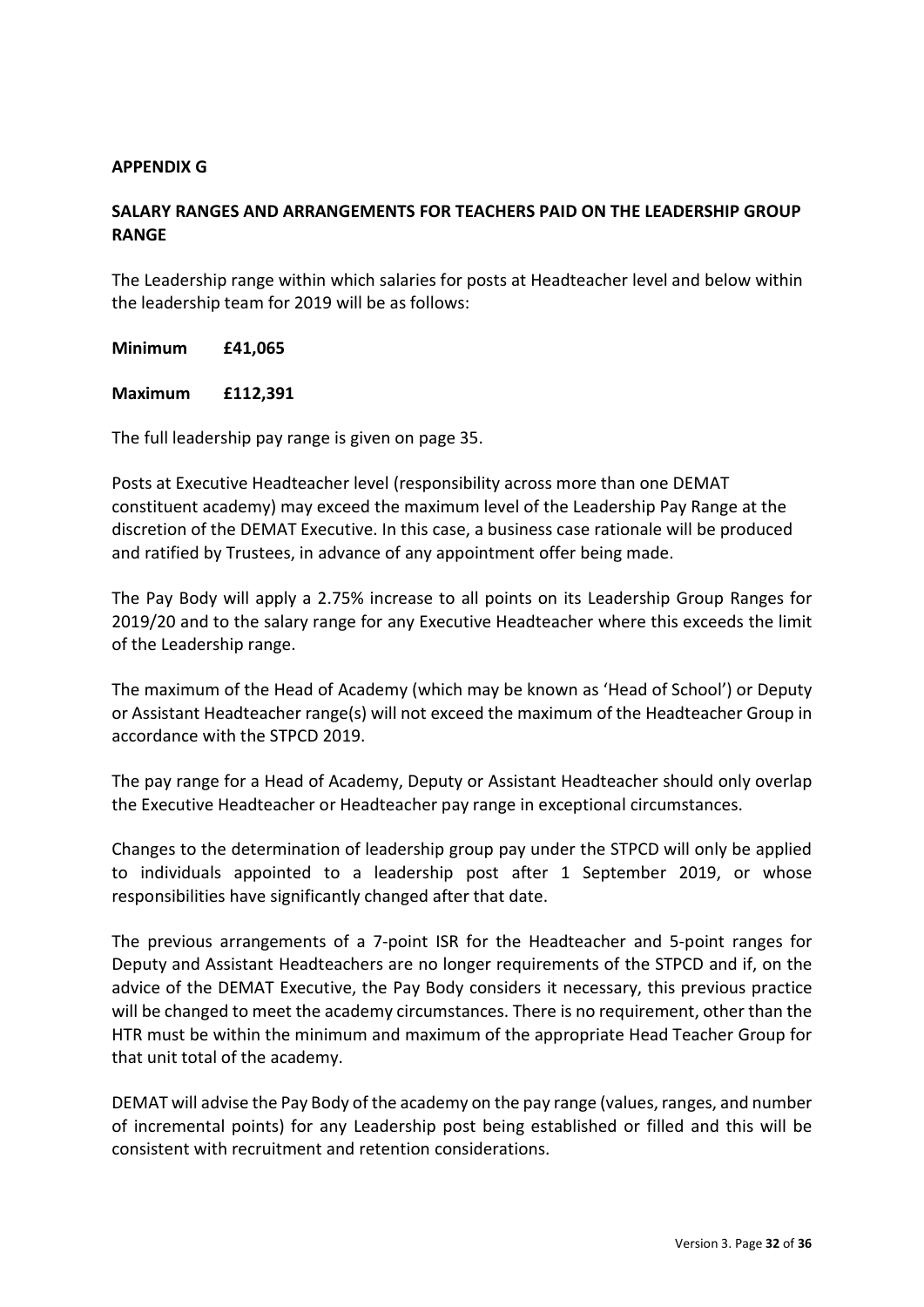The Pay Body under the advice and with the agreement of the DEMAT Executive may choose to review the pay of all of its leadership posts if they determine that this is required, to maintain consistency, either with pay arrangements for new appointments to the leadership group made on or after 1 September 2019, or with pay arrangements for a member or members of the leadership group whose responsibilities significantly changed on or after that date.

Should the Pay Body need to appoint a new member of the Leadership Group, or amend the salary where a Leadership post has significantly changed since  $1<sup>st</sup>$  September 2019, then they will re-determine the salary on the advice of DEMAT using the following criteria:

- a. Within which Headteacher Group in the STPCD the Executive/Headteacher range will be set.
- b. How many consecutive points will be in the Executive/Headteacher range.
- c. How many consecutive points will be in the Head of Academy/ Deputy/Assistant Head ranges and whether this will be the same for all Head of Academy/ Deputy/Assistant Head ranges.
- d. If there are exceptional circumstances so that the Head of Academy/Deputy/Assistant Head ranges should overlap the HTG.
- e. What parameters apply in the determination of the point on which a newly appointed member of the Leadership group will be paid.
- f. Under what circumstances, if any, will the Pay Body (having taken guidance from the CEO and an external independent advisor where appropriate) consider paying the Headteacher additional payments or a salary of up to 25% above the maximum of the HTG. Any such case must be supported by a business case.
- g. The extent and value to which the salary for the appointment of an Executive Headteacher of more than one DEMAT constituent academies, may need to exceed the maximum of the Leadership scale consistent with appointing and retaining a highquality candidate/member of staff.

In all cases the decision to award annual pay progression must be related to the individual performance assessment. A recommendation on pay will be made in writing as part of the individual appraisal report.

Two points of annual salary progression is to be the normal maximum for any Leadership post following a successful performance review.

One point of progression will be the expected norm for good and sustained performance.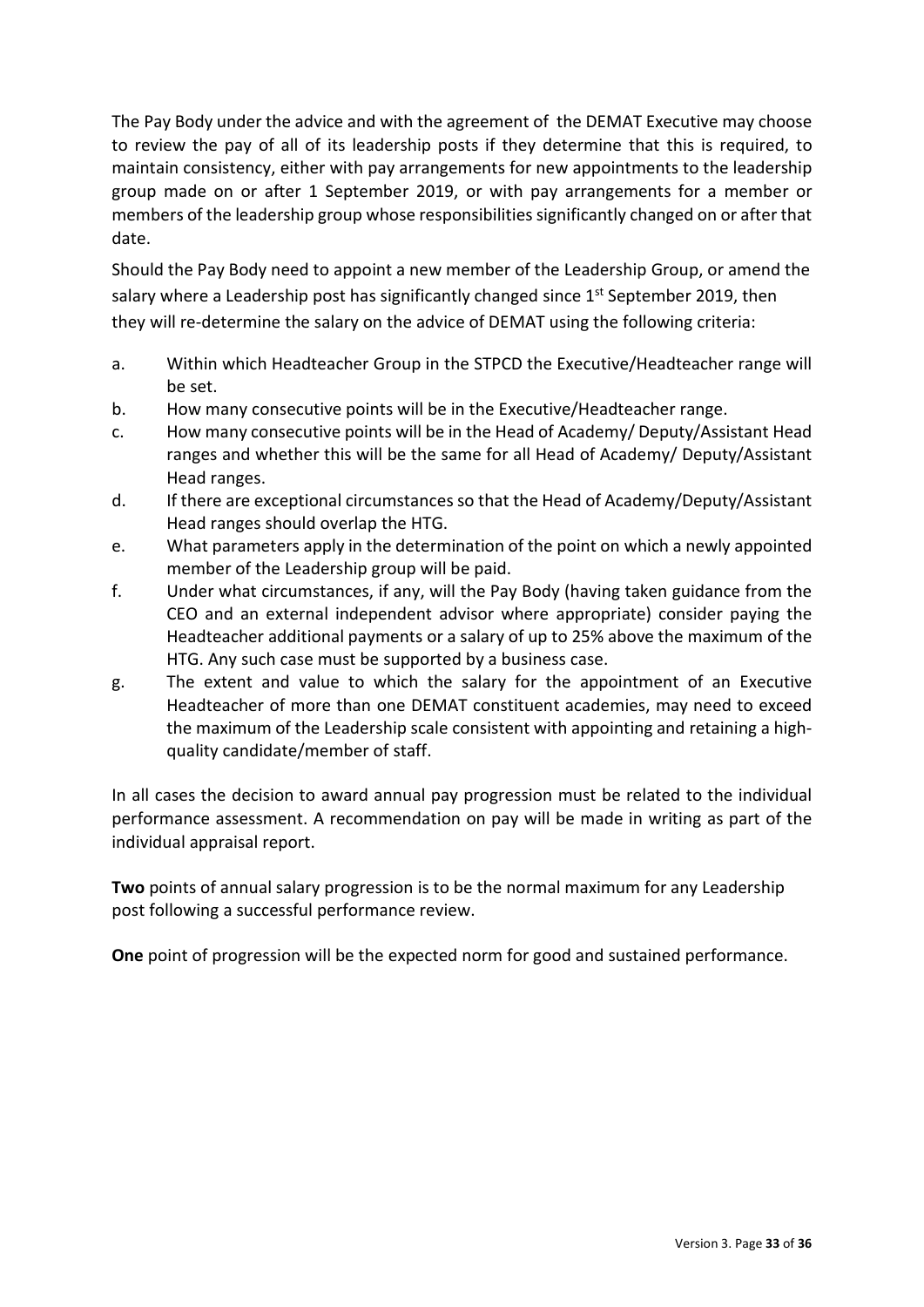# LEADERSHIP PAY RANGE FOR 2019/2020

| <b>Points</b>   | <b>Salary values</b> | Salary values for top of group size range |
|-----------------|----------------------|-------------------------------------------|
| L1              | £41,065              |                                           |
| L2              | £42,093              |                                           |
| L <sub>3</sub>  | £43,144              |                                           |
| L4              | £44,218              |                                           |
| L5              | £45,319              |                                           |
| L6              | £46,457              |                                           |
| L7              | £47,707              |                                           |
| L8              | £48,808              |                                           |
| L9              | £50,026              |                                           |
| L10             | £51,311              |                                           |
| L11             | £52,643              |                                           |
| L12             | £53,856              |                                           |
| L13             | £55,202              |                                           |
| L14             | £56,579              |                                           |
| L15             | £57,988              |                                           |
| L16             | £59,528              |                                           |
| L17             | £60,896              |                                           |
| L <sub>18</sub> | £62,426              | £61,808                                   |
| L <sub>19</sub> | £63,975              |                                           |
| L20             | £65,562              |                                           |
| L21             | £67,183              | £66,517                                   |
| L22             | £68,852              |                                           |
| L23             | £70,556              |                                           |
| L24             | £72,306              | £71,415                                   |
| L25             | £74,103              |                                           |
| L26             | £75,936              |                                           |
| L27             | £77,818              | £77,048                                   |
| L28             | £79,748              |                                           |
| L <sub>29</sub> | £81,723              |                                           |
| L30             | £83,757              |                                           |
| L31             | £85,826              | £84,976                                   |
| L32             | £87,960              |                                           |
| L33             | £90,145              |                                           |
| L34             | £92,373              |                                           |
| L35             | £94,669              | £93,732                                   |
| L36             | £97,013              |                                           |
| L37             | £99,426              |                                           |
| L38             | £101,885             |                                           |
| L39             | £104,368             | £103,334                                  |
| L40             | £106,972             |                                           |
| L41             | £109,644             |                                           |
| L42             | £112,392             |                                           |
| L43             |                      | £114,060                                  |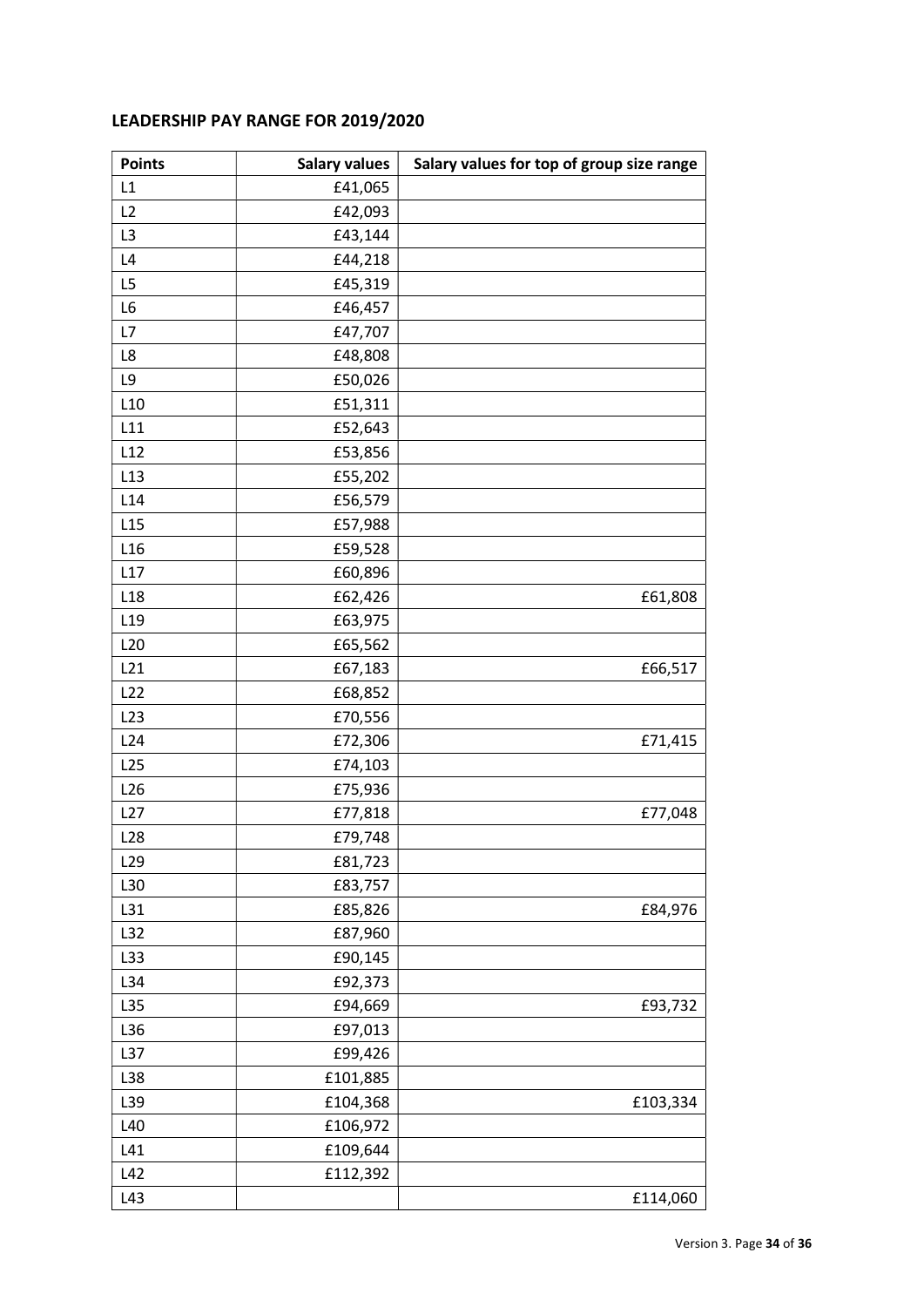### APPENDIX H

## PROCEDURE FOR A REVIEW OF A SALARY DETERMINATION FOR AN EXECUTIVE HEADTEACHER OR HEADTEACHER BY DEMAT

This procedure applies to all Executive Headteachers and Headteachers only.

If, following a HTPM an individual is not satisfied with the decision regarding their pay, based on performance of the previous year, they are required to submit a written submission to the CEO (Reviewer) in the first instance. There will follow an opportunity to discuss the process and pay recommendation, between both parties.

If the Executive Headteacher/Headteacher remains unsatisfied at the pay decision, they should submit in writing their grounds to appeal the outcome to the Trust HR Manager who will arrange for it to be considered by the Trust Review Appeal Committee.

The appeal will be heard by the Trust Review Appeal Committee, consisting of three members of the DEMAT Executive. This is likely to consist of the CEO and Directors, as appropriate.

DEMAT retains the right to use other senior Employees and/or Trustees to hear the appeal, depending on the circumstances and to ensure the process is fair and unbiased.

### The Appeal Hearing will follow the below format (unless agreed otherwise in advance)

The Appeal of the member of staff.

The member of staff is entitled to be accompanied by a representative of their trade union or a workplace colleague.

The member of staff or representative:

- introduces the member of staff's written reasons for the appeal. The Trust Reviewer and then members of the Review Appeal Committee may ask questions of the member of staff.
- may call witnesses, each of whom will have provided a written statement of the information they wish to give, and each witness may be asked questions by the Reviewer and the Review Appeal Committee.

The response of the Reviewer.

The Reviewer:

 explains the process and evidence used to support the decision being appealed with reference to the written statement of reasons previously provided to the member of staff.

The member of staff or representative and then members of the Review Appeal Committee may ask questions of the Reviewer.